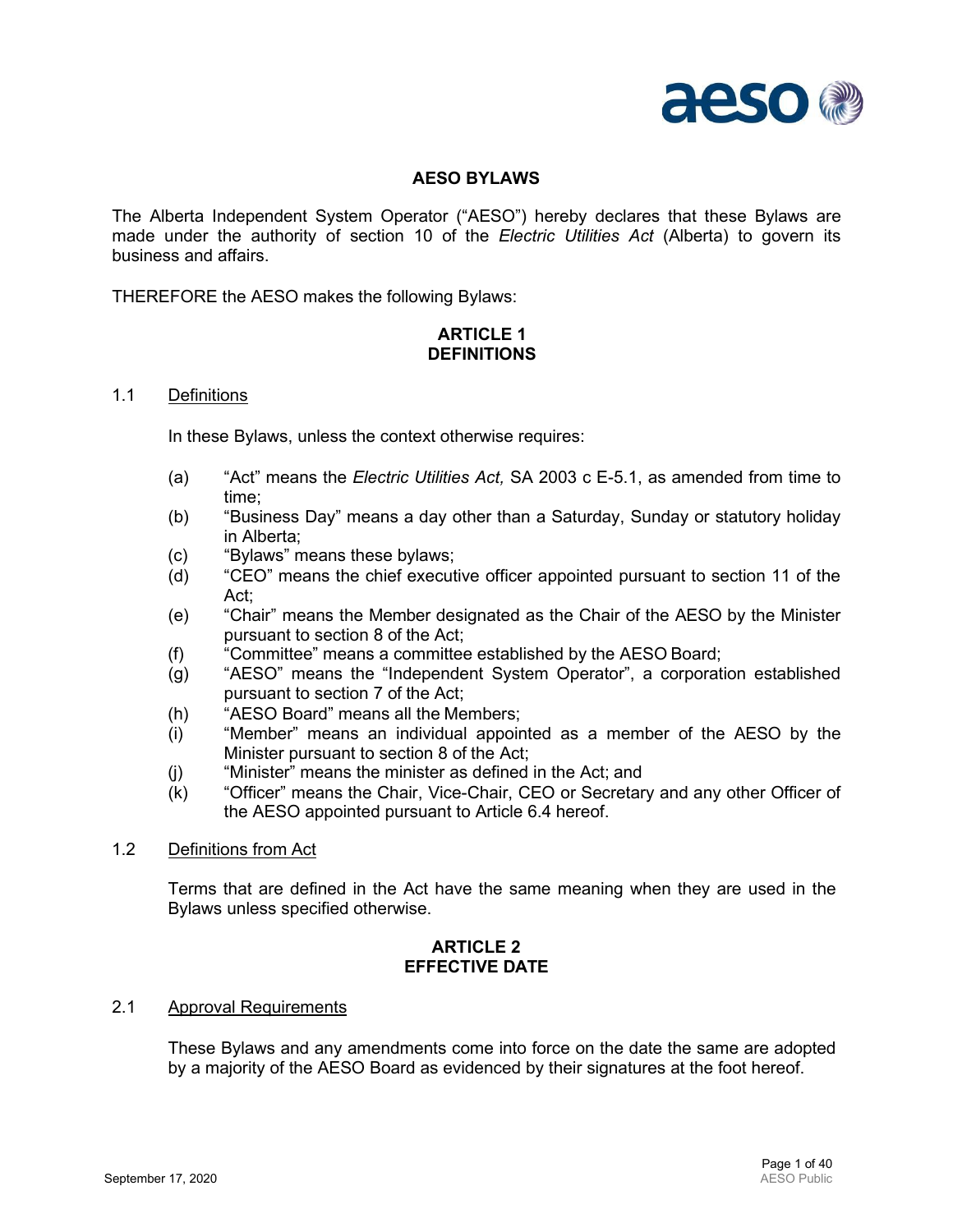#### **ARTICLE 3 PURPOSE OF THE AESO**

#### 3.1 Purpose

The purpose of the AESO is to carry out the duties and functions given to it under the Act and any other enactment including, without limitation:

- (a) to operate the power pool in a manner that promotes the fair, efficient and openly competitive exchange of electric energy;
- (b) to facilitate the operation of markets for electric energy in a manner that is fair and open and that gives all market participants wishing to participate in those markets and to exchange electric energy a reasonable opportunity to do so;
- (c) to determine, according to relative economic merit, the order of dispatch of electric energy and ancillary services in Alberta and from scheduled exchanges of electric energy and ancillary services between the interconnected electric system in Alberta and electric systems outside Alberta, to satisfy the requirements for electricity in Alberta;
- (d) to carry out financial settlement for all electric energy exchanged through the power pool at the pool price unless this Act or the regulations made by the Minister under section 41 provide otherwise;
- (e) to manage and recover the costs of transmission line losses;
- (f) to manage and recover the costs for the provision of ancillary services;
- (g) to provide system access on the transmission system and prepare an AESO tariff;
- (h) to direct the safe, reliable and economic operation of the interconnected electric system; to assess the current and future needs of market participants and plan the capability of the transmission system to meet those needs;
- (j) to make arrangements for the expansion of and enhancement to the transmission system;
- (k) to collect, store and disseminate information relating to the current and future electricity needs of Alberta and the capacity of the interconnected electric system to meet those needs, and to make that information available to the public;
- (l) to administer load settlement;
- (m) to monitor the compliance of market participants with rules made under sections19, 20 and 24.1 of the Act;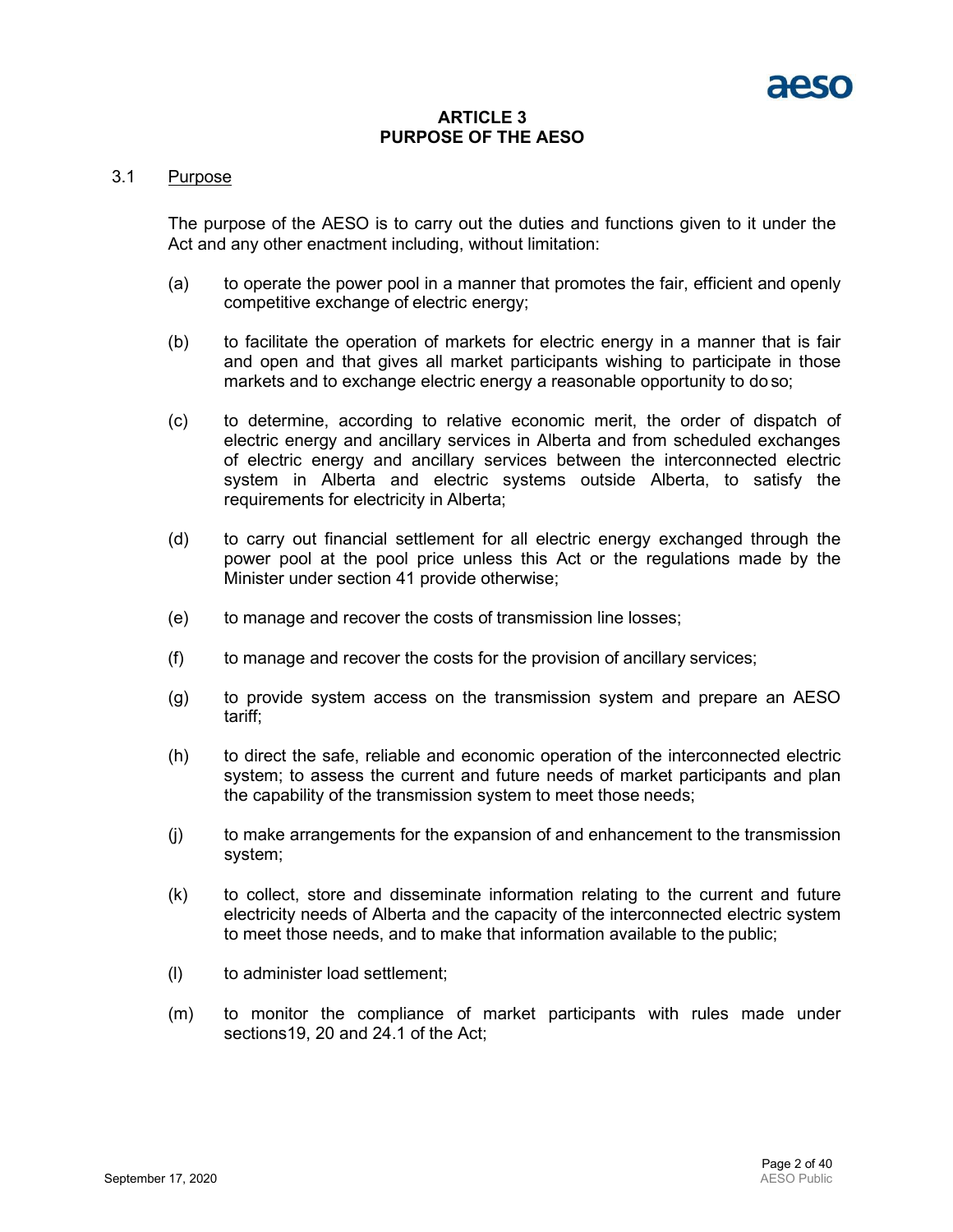

- (n) to develop proposals for renewable electricity programs under the *Renewable Energy Act*, SA 2016 c R-16.5 (the "Renewable Energy Act");
- (o) to implement renewable electricity programs and to administer renewable electricity support agreements under the Renewable Energy Act;
- (p) to perform any other function or engage in any activity the AESO considers necessary or advisable to carry out its duties, responsibilities or functions under the Act or any other enactment.

#### 3.2 Chief Executive Officer

The AESO Board must appoint a CEO who shall have such powers and duties as the Bylaws or the AESO Board may specify. The CEO shall hold office and serve until his or her successor is appointed by the AESO Board, unless he or she resigns or is relieved from office by the AESO Board.

## **ARTICLE 4**

#### **MEETINGS OF THE AESO**

#### 4.1 Regular Meetings

The AESO Board may, by resolution passed at a meeting of the AESO Board or by written resolution in accordance with Article 4.16 hereof, establish days, times and places for regular meetings of the AESO Board. No notice is required to be given to the Members respecting the holding of any regular meeting. The Secretary shall provide to each Member an agenda for each regular meeting, prepared in accordance with Article 4.10, but any Member may raise any item of business at a regular meeting whether or not stated in the agenda.

#### 4.2 Special Meetings

A special meeting of the AESO Board may be called by the Chair and may be held on a date and at a time and place fixed by the Chair.

#### 4.3 Special Meetings Requested by Members

Any three (3) Members may request the Chair to call a special meeting of the AESO Board by forwarding to the Chair, in the manner provided for in Article 12.1 hereof, a written request for such meeting signed by such Members. The written request shall state the business to be transacted at the special meeting of the AESO Board. Within a reasonable period of time after receiving such written request, the Chair shall call a special meeting of the AESO Board to be held on a date and at a time and place fixed by the Chair. Except with the unanimous consent of the Members entitled to vote with respect to an item of business raised at a special meeting but not stipulated in the notice of special meeting, the only business to be conducted at the special meeting shall be that stipulated in the notice of that special meeting.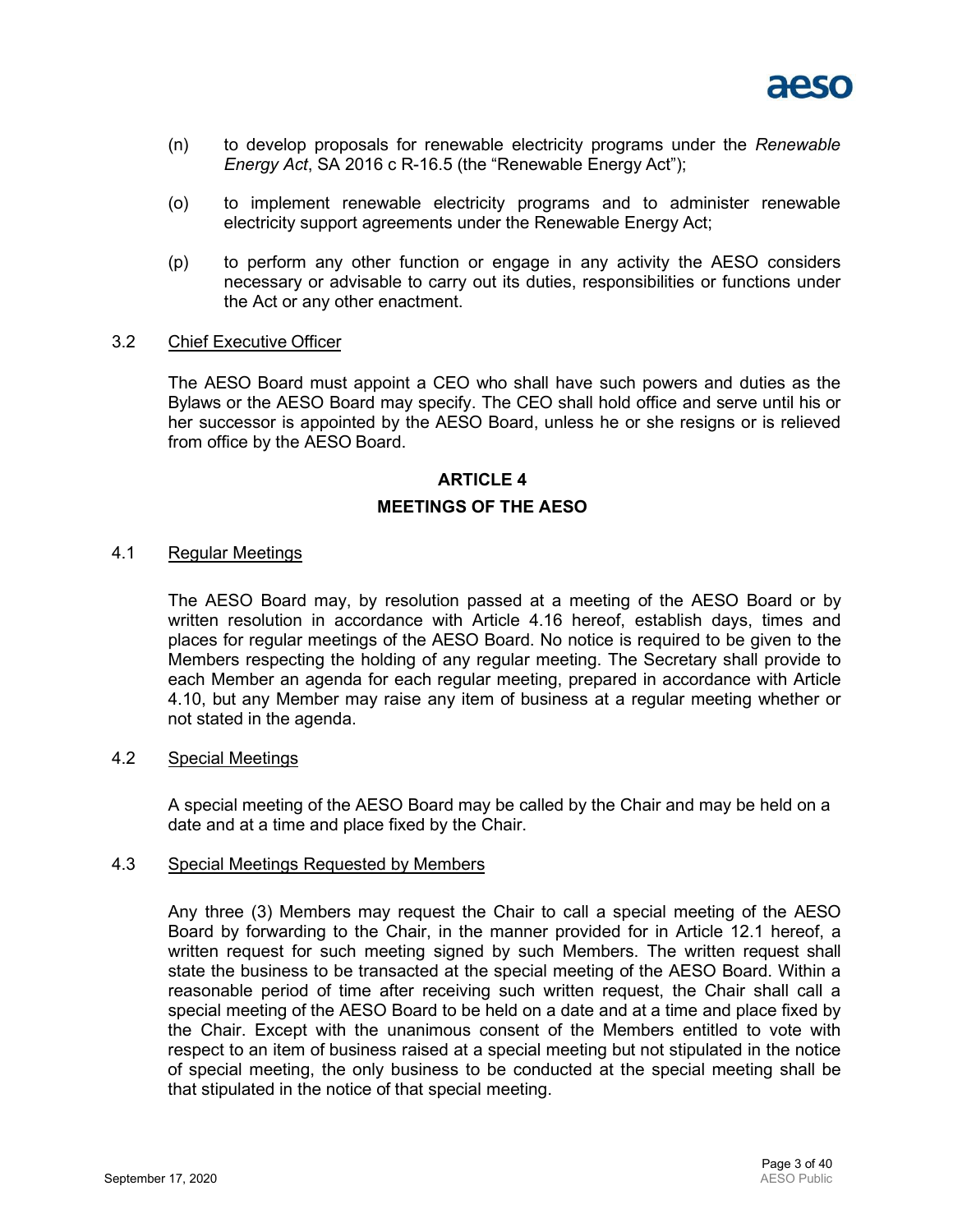

#### 4.4 Location of Meetings

All meetings of the AESO Board shall be held within the Province of Alberta.

#### 4.5 Notice of Special Meetings

The Secretary shall provide written notice of the date, time and place of every special meeting of the AESO Board to each Member, in the manner provided for in Article 12.1 hereof, not less than three (3) Business Days before a special meeting of the AESO Board. Notices provided pursuant to this Article shall state the date, time and place of the meeting and a summary of the business expected to be transacted at the meeting.

#### 4.6 Notice of Address and Change of Address

Each Member shall give written notice of his/her address or of any change of his/her address by delivering such notice to the Secretary, in the manner provided for in Article 12.1 hereof, who shall keep a record of the same.

#### 4.7 Attendance of Observers

The AESO Board or the Chair may invite any person, including, without limitation, the CEO and any Officer, to attend and participate at any meeting of the AESO Board; however, such person shall not have the right to vote on any matters submitted to a vote at such meeting.

#### 4.8 Waiver of Notice

Required notice of any meeting (including an adjourned meeting) of the AESO Board or the time for the giving of any such notice or any irregularity in any such meeting or in the notice thereof may be waived in writing by any Member and any such waiver may be validly given either before or after the meeting to which such waiver relates. Attendance of a Member is a waiver of notice of such meeting, except when attendance is for the express purpose of objecting to the transaction of any business on the grounds that the meeting is not lawfully called.

## 4.9 Agenda

Where a Member desires to have an item of business considered by the AESO Board, the Secretary shall be notified accordingly, preferably in writing, or in some other practicable manner, prior to the meeting at which the item is to be considered, and the Secretary, where feasible, shall include the item in the agenda for the meeting concerned. In addition to the agenda, each Member shall be provided with a copy or summary of pertinent documents pertaining to each item of business to be considered at the meeting.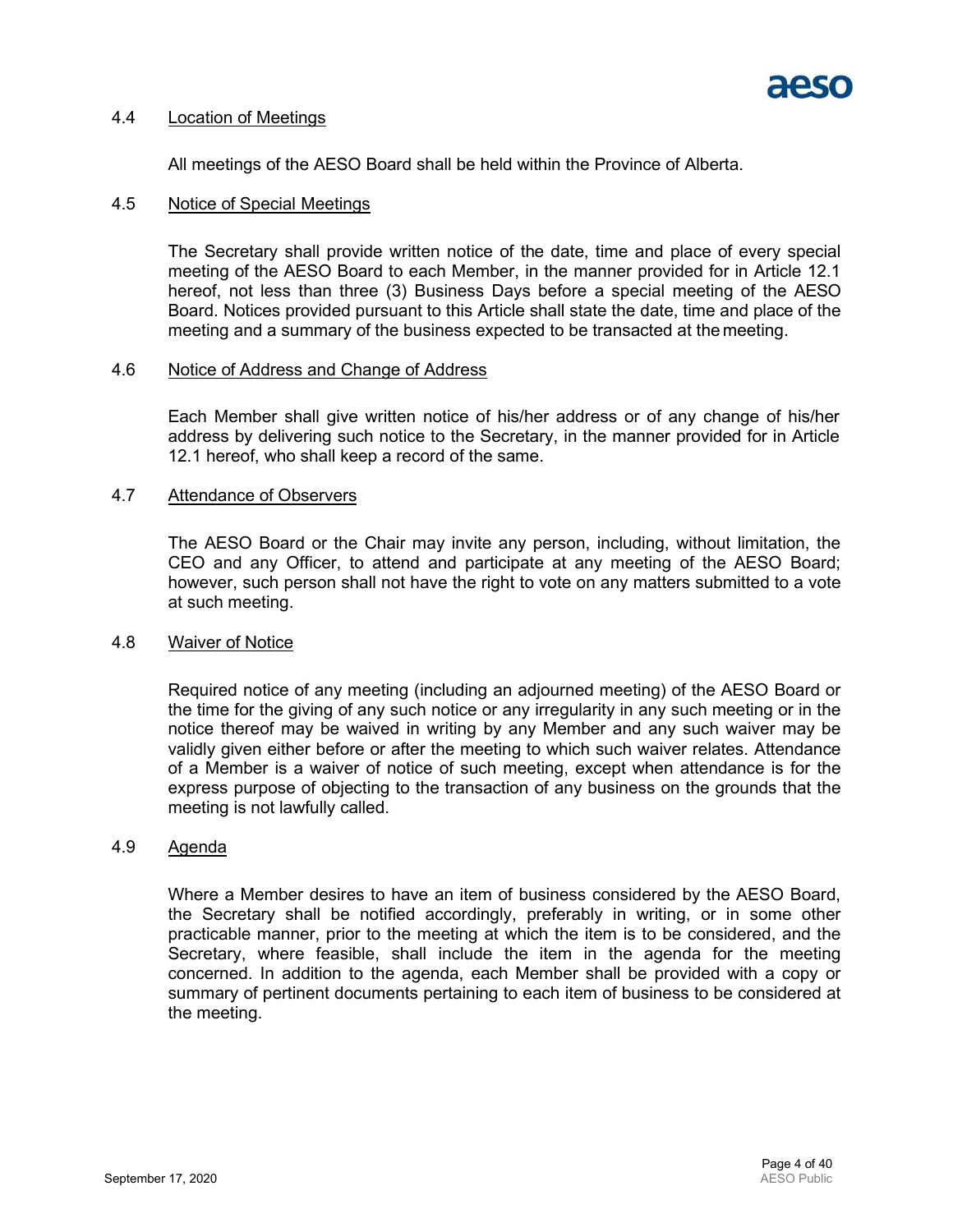

#### 4.10 Business at Meetings

At any regular or special meeting of the AESO Board (other than a meeting which has been adjourned once for lack of a quorum), the AESO Board may consider any item of business which is included in the notice of meeting or agenda for such meeting and may, with the consent of the meeting (given in accordance with Article 4.17 hereof), also consider any other item of business not included in the notice of meeting or agenda. At any meeting of the AESO Board which has been adjourned once for lack of a quorum, the AESO Board may consider any item of business which is included in the notice or agenda for the original meeting and may, with the unanimous consent of all the Members (whether or not present at the adjourned meeting), also consider any other item of business not included in the notice of meeting or agenda.

#### 4.11 Adjournment

The Chair may, with the consent of the meeting (given in accordance with Article 4.17 hereof), adjourn the meeting from time to time by announcement at the time of the adjournment. The Secretary shall provide written notice of the date, time and place of resumption of the adjourned meeting to each Member, in the manner provided for in Article 12.1 hereof, not less than five (5) Business Days before the date of the resumption of the adjourned meeting*.* The resumption of an adjourned meeting shall be duly constituted if held in accordance with the terms of the adjournment and a quorum is present at the adjourned meeting. The original meeting shall be deemed to have terminated forthwith after its adjournment.

#### 4.12 Quorum

A majority of the current Members shall constitute a quorum necessary for the transaction of business at any meeting of the AESO.

#### 4.13 Procedure at Meetings

The Chair shall preside as chair at all meetings of the AESO Board. In the absence of the Chair, the Vice Chair shall preside as chair at the meeting. In the absence of the Chair or Vice-Chair at any meeting, the Members present shall choose a Member present to be chair of that meeting. The Secretary shall act as Secretary of all meetings of the AESO Board. In the absence of the Secretary at any meeting, the chair of the meeting shall choose an individual present to act as secretary at that meeting.

#### 4.14 Voting

Subject to Article 7.3 hereof, each Member shall be entitled to one vote upon each matter submitted to a vote at any meeting of the AESO Board. A decision of the AESO Board at a meeting at which a quorum is present concerning any item of business shall be made by a resolution passed by the vote of a majority of the Members who are entitled to vote on the resolution and are present at the meeting.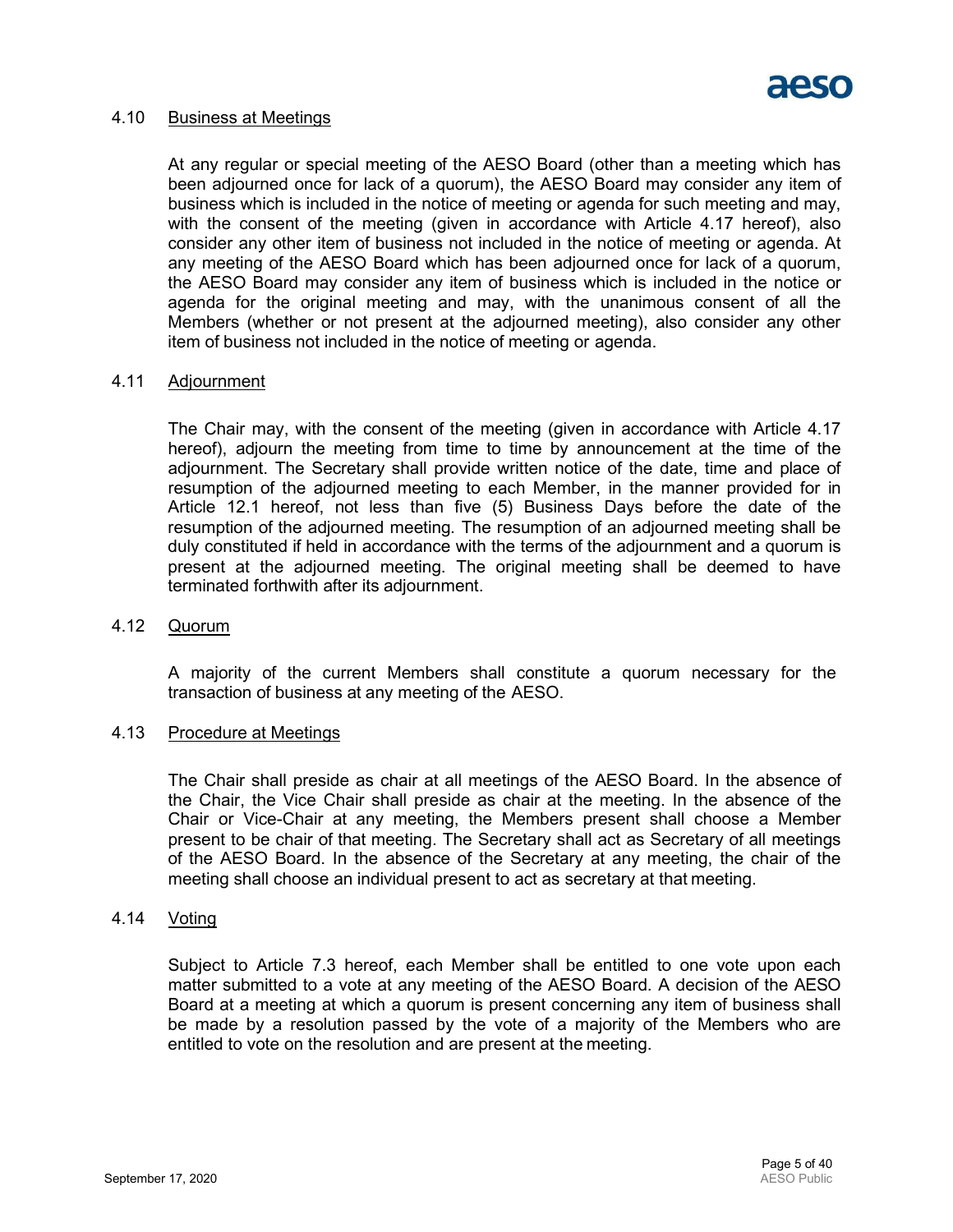

#### 4.15 Resolution without Meeting

The AESO Board may make a decision concerning any item of business by a resolution passed in writing and signed by all the Members who are entitled to vote on the resolution without their meeting together, and such a resolution shall be as valid and effectual as if it had been passed at a meeting of the AESO Board duly called and held and shall be deemed to be effective on the date stated in the resolution to be the effective date.

#### 4.16 Ballots

Subject to Article 4.18, each matter submitted to a vote at a meeting of the AESO Board shall be decided by declaration of the Members except when a ballot is required by the Chair of the meeting or is requested by a Member entitled to vote in respect of the matter. A Member may request a ballot before or on the declaration of the result of any vote. In the ballot, each Member shall indicate the manner in which it is voting and such Member's identity.

#### 4.17 Telephone or other Communication Facilities

Any meeting of the AESO Board may be held, and any Member may participate in any such meeting, by means of telephone or other communication facilities that permit all Members participating in the meeting to hear each other. Each member so participating shall be deemed to be personally present at such meeting. Voting at such a meeting may be done by each Member when asked for a record of the vote by the Chair by each such Member verbally signifying "aye" or "nay".

#### 4.18 Expenses Incurred by Members

Members of the AESO shall be entitled to be reimbursed by the AESO for all reasonable out-of-pocket and travel expenses incurred by them in connection with attendance at any meeting of the AESO Board or otherwise incurred by them in connection with the business and affairs of the AESO, subject to Chair's authorization.

#### 4.19 Remuneration of Members

Chair, Vice-Chair and Members shall be eligible to receive remuneration from the AESO as follows:

#### **Chair**

\$90,000 annual retainer, total compensation;

## **Vice-Chair**

\$1,000 per AESO Board meeting when serving as Chair;

#### **Members**

\$27,500 Member annual retainer; \$7,500 Committee Chair annual retainer; \$1,000 per regular AESO Board meeting attended;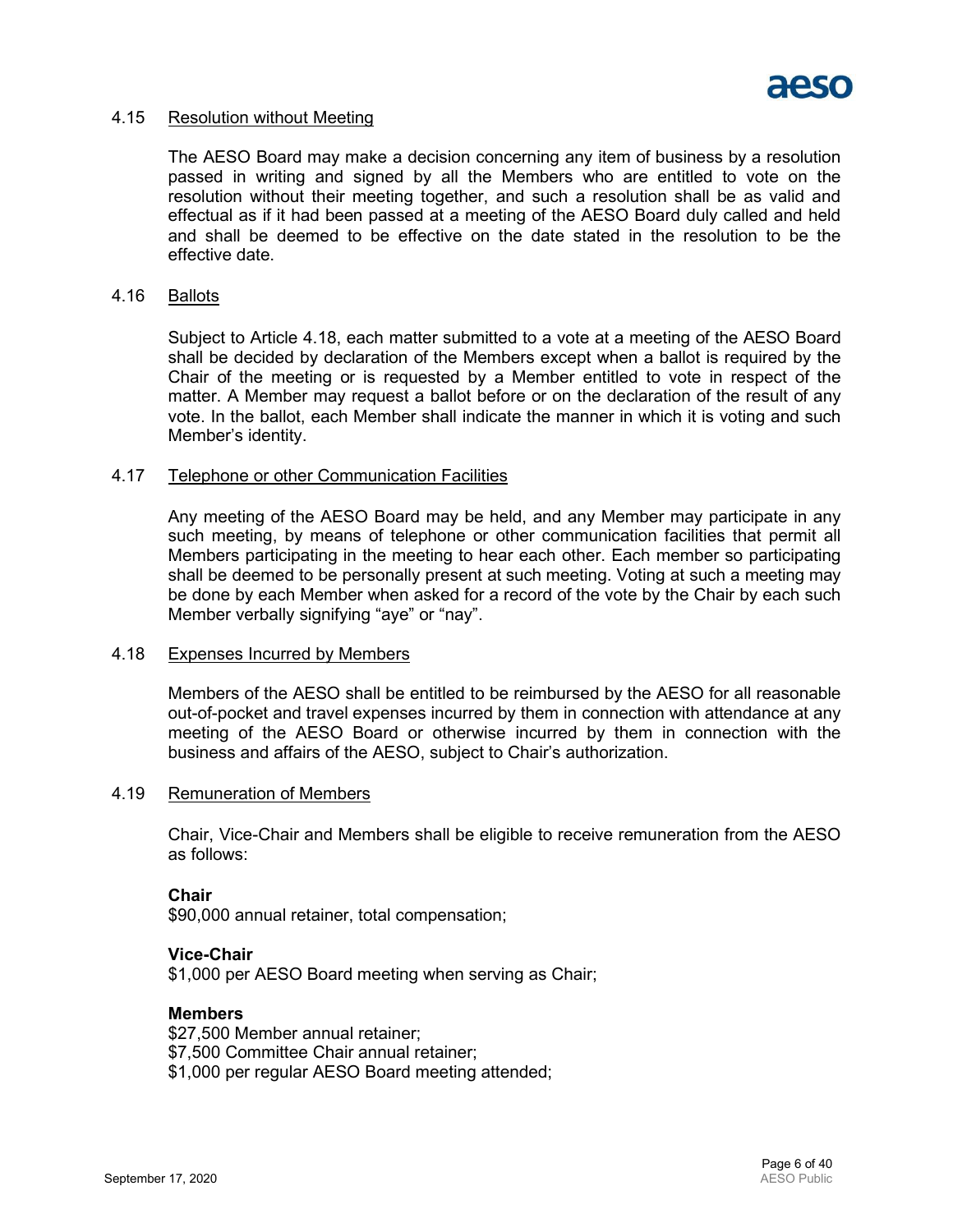

\$500 per special AESO Board meeting attended;

\$1,000 per Committee meeting attended as a member of such Committee; and Per-diem for additional AESO business, subject to Chair's authorization.

#### **Chair, Vice-Chair and Members**

Health and insurance benefits or \$6,000 per annum in lieu, but only if appointed prior to December 1, 2013.

#### **ARTICLE 5 CRITERIA AND PROCESS FOR RECOMMENDING THE APPOINTMENT OF MEMBERS AND CHAIR**

#### 5.1 Criteria and Process

- (a) The AESO Board must, as required by the Act, recommend to the Minister the appointment of an individual to the position of Member, including the reappointment of a Member, subject, *inter alia*, to the following criteria andprocess:
	- (i) such individual is in the opinion of the AESO Board, qualified pursuant to subsection 8(1) of the Act; and
	- (ii) the steps taken to identify each such individual are taken in accordance with a recruitment process established by the AESO Board or any applicable legislation.
- (b) In the event that the Chair has given notice of his or her intention to resign or not seek reappointment or there is a vacancy in the office of Chair, the AESO Board may recommend to the Minister the appointment of an individual to the position of Chair subject, *inter alia*, to the following criteria and process:
	- (i) such individual is in the opinion of the AESO Board, qualified pursuant to subsection 8(1) of the Act;
	- (ii) the steps taken to identify such individual were taken in accordance with a recruitment process established by the AESO Board or any applicable legislation; and such individual is in the opinion of the AESO Board qualified to perform the duties of Chair in accordance with these Bylaws.
- (c) in the event the AESO Board has made a decision pursuant to either the foregoing Article 5(1)(a) or (b), the Chair, or the Vice-Chair in the absence of the Chair, or when there is a motion involving the Chair being discussed, or if neither of the foregoing are able to act, such other Member as designated by the AESO Board, shall meet with the Minister to convey the AESO Board's decision.

#### 5.2 Removal Process

(a) The AESO Board may recommend to the Minister the removal of a Member, provided that there is an affirmative vote of not less than 2/3 of the Members that: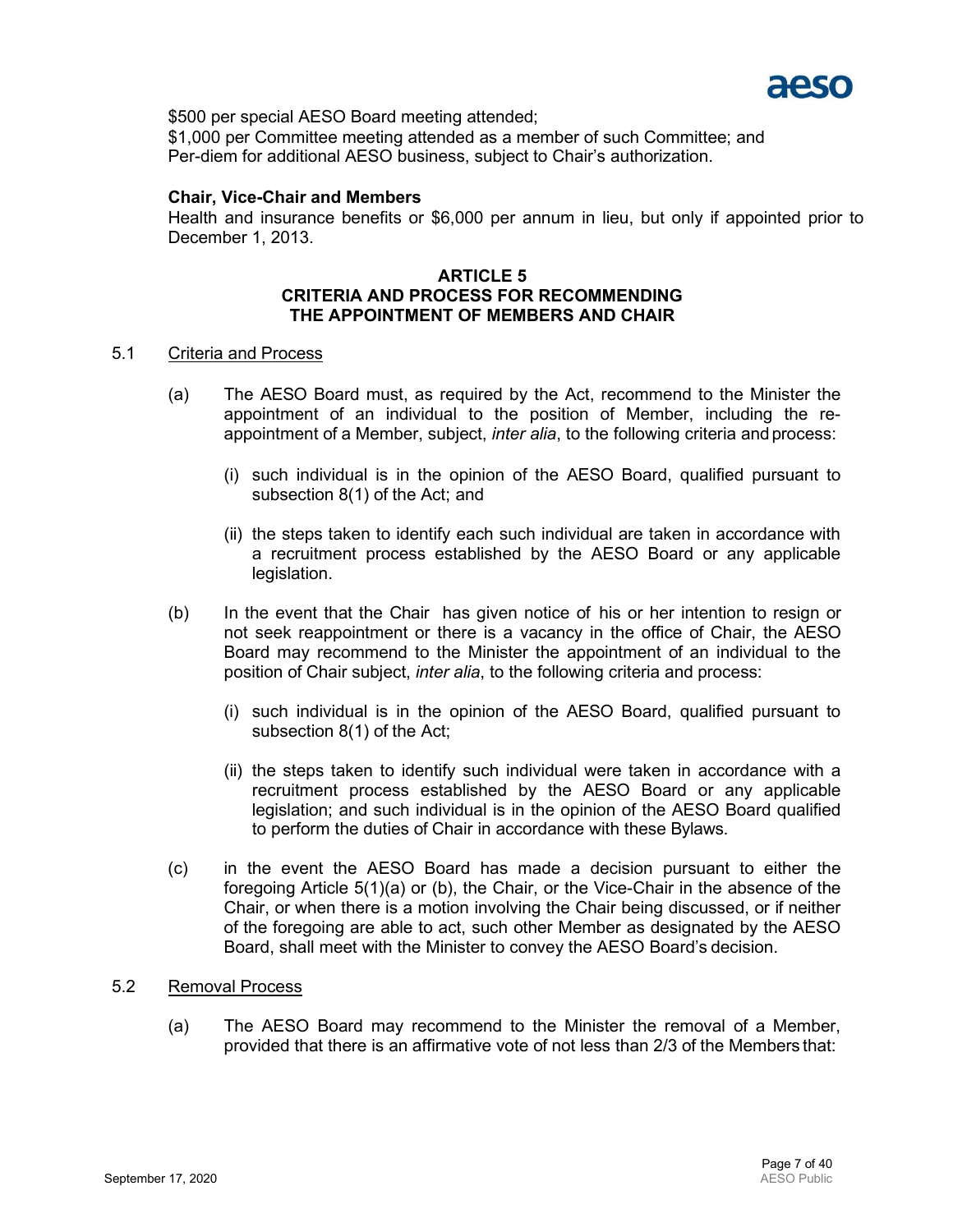

- (i) such Member is no longer qualified pursuant to subsection  $8(1)(a)$  of the Act; or
- (ii) the Member's conduct is inconsistent with the standard specified in subsection 8(1)(b) of the Act.
- (b) In the event the AESO Board has made a decision to recommend the removal of a Member pursuant to the foregoing Article 5.2(a), the Chair, or the Vice-Chair in the absence of the Chair or when there is a motion involving the Chair being discussed or if neither of the foregoing are able to act, such other Member as designated by the AESO Board, shall meet with the Minister to convey the AESO Board's decision.

#### **ARTICLE 6 CONDUCT OF THE BUSINESS AND AFFAIRS OF THE AESO**

#### 6.1 General Powers

Subject to these Bylaws, the Act and any other enactment, the Members shall oversee the business and affairs of the AESO.

Subject to the Act, and any other enactment, the AESO Board may from time to time delegate in whole or in part any of the powers or duties of the AESO to a Committee or Committees, a task force, panels, Officers or employees or to any other person on such conditions as the Bylaws or the AESO Board may by resolution specify.

#### 6.2 Appointment of Vice-Chair

The AESO Board may appoint a Member as the Vice-Chair. The Vice-Chair shall hold office at the pleasure of the AESO Board.

## 6.3 Appointment of Secretary

The AESO Board shall appoint an individual as the Secretary of the AESO. The Secretary shall hold office at the pleasure of the AESO Board.

#### 6.4 Officers – General

In addition to the Chair, Vice-Chair and Secretary, the AESO Board may from time to time by resolution appoint such other Officers of the AESO as it shall deem necessary, who shall have such functions and duties as may from time to time be prescribed by the CEO. All such other Officers shall hold office at the pleasure of the AESO Board. An individual may hold more than one office of the AESO. The AESO Board may re-appoint any individual to any other such office from time to time. The CEO may vary, add to or limit the duties and powers of any Officer except as same are set out in these Bylaws. Any variation, addition to, or limitation of, the duties and powers of Officers as specified in these Bylaws shall require amendment hereof in the manner specified in these Bylaws.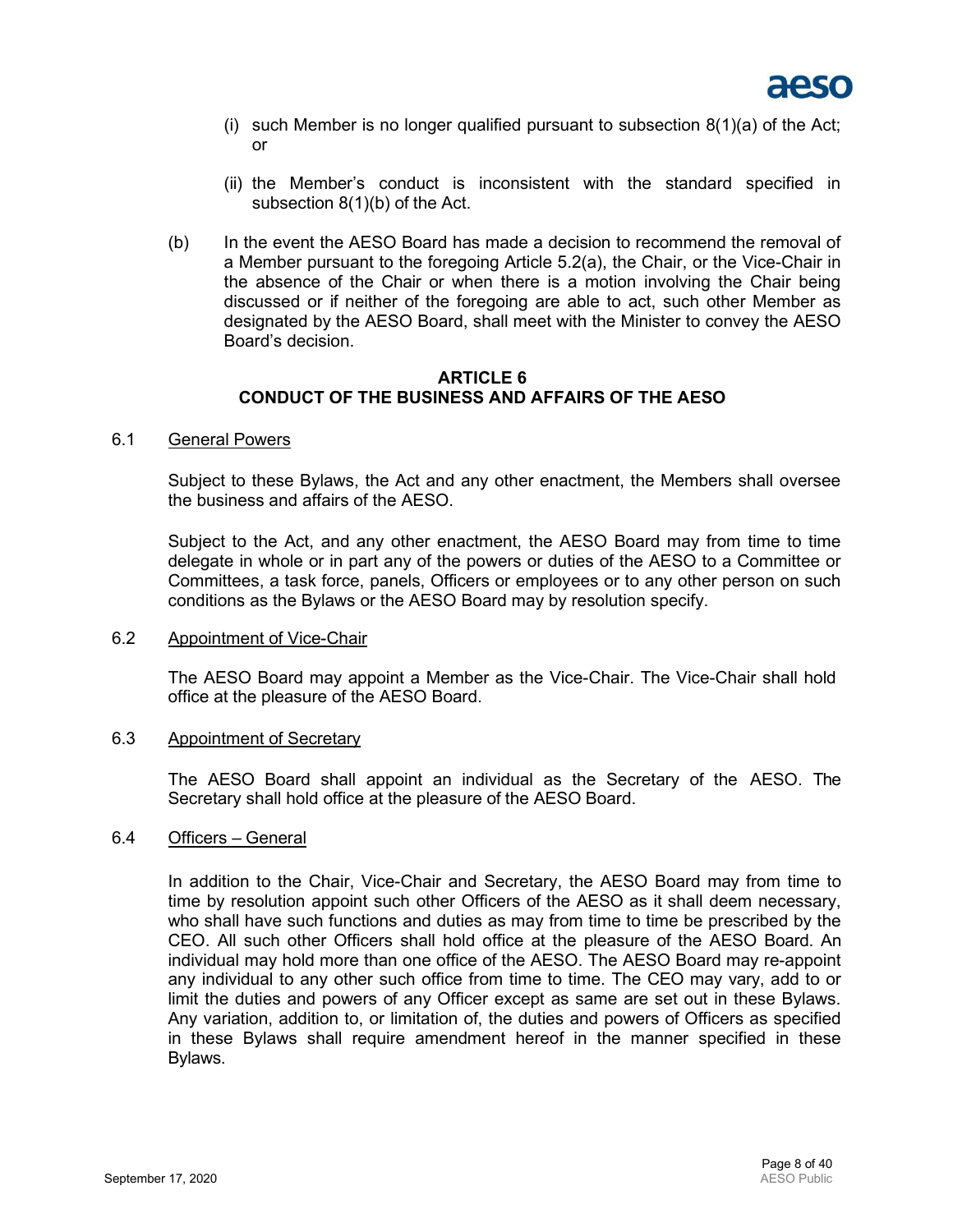

#### 6.5 Removal of Officers and Vacation of Office

- (a) Any Officer other than the Chair may be removed by the AESO Board whenever in its judgment the best interests of the AESO would be served thereby.
- (b) Any Officer of the AESO ceases to hold office when such Officer dies, resigns, or is removed from office.
- (c) Unless otherwise determined by the AESO Board or the CEO, the resignation of any Officer becomes effective at the time a written resignation is received by the Chair from a Member or the CEO, or received by the CEO from any other Officer or at the time specified in the written resignation, whichever is later.

#### 6.6 Vacancies

If any office created by the AESO Board under Article 6.4 shall be or become vacant by reason of death, resignation, removal from office or in any other manner whatsoever, the AESO Board in accordance with Article 6 may appoint an individual to fill such vacancy.

#### 6.7 Duties of the Chair

The Chair, subject to the direction of the AESO Board, shall facilitate the operations and deliberations of the AESO Board and the fulfillment of the AESO Board's role and responsibilities under its mandate. These include the following:

- (a) preside as chair at all meetings of the AESO Board;
- (b) call regular meetings and special meetings of the AESO Board; (c) approve the expense Accounts of Members, excluding the Chair;
- (d) make recommendations to the AESO Board with respect to the creation of additional offices of the AESO and the appointment of individuals to occupy such offices;
- (e) retain third party services that the Chair deems advisable and appropriate for the administration of AESO Board affairs and for carrying out the duties and responsibilities of the Chair;
- (f) have such other powers and carry out such other duties as may from time to time be assigned to the Chair by the AESO Board or as are incidental to the office of Chair; and
- (g) foster ethical and responsible decision making with the emphasis on good governance.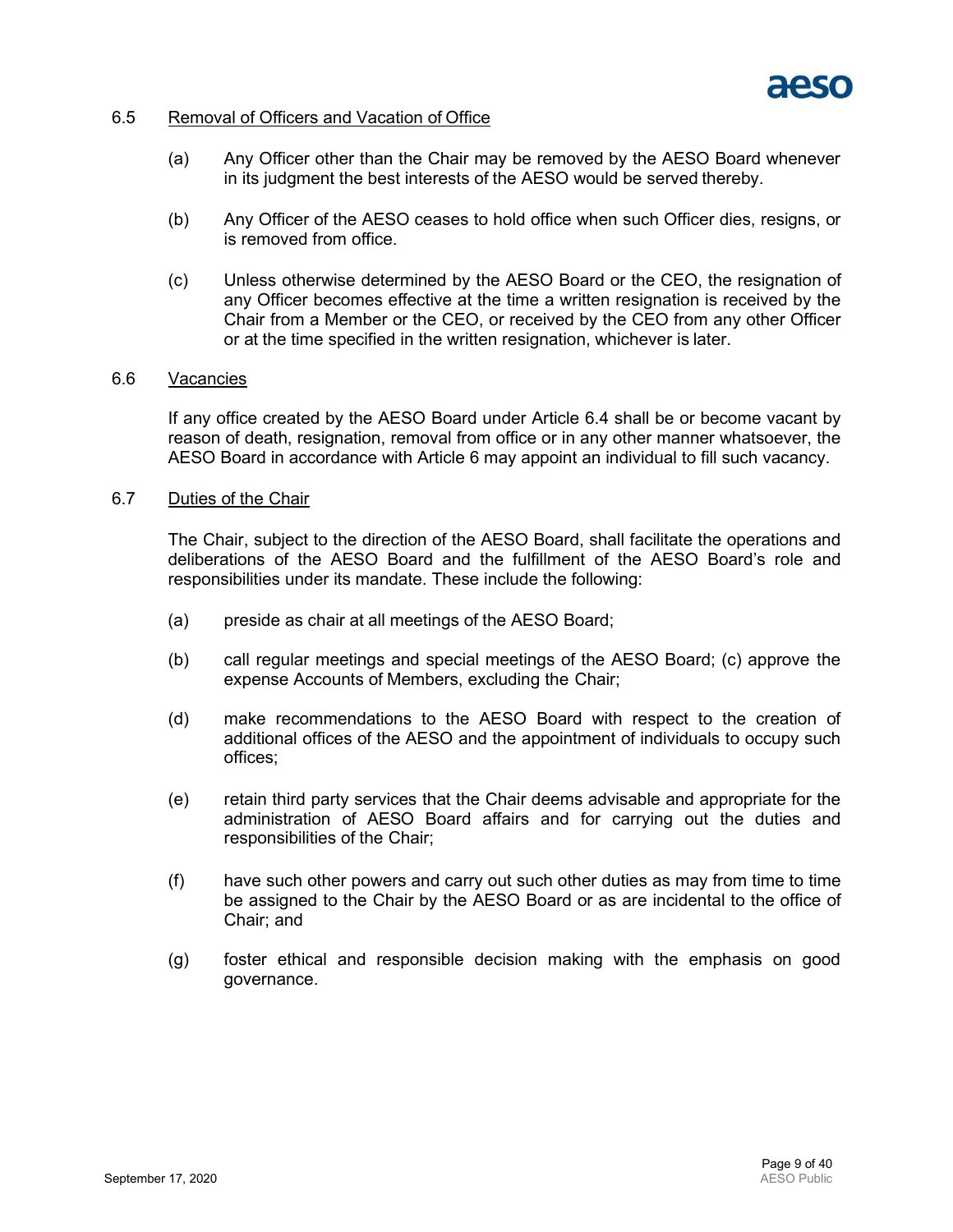#### 6.8 Duties of the Vice-Chair

The Vice-Chair shall be vested with all the powers and shall perform all the duties of the Chair in the absence of the Chair, or when there is a motion involving the Chair being discussed. The Vice-Chair shall have such other powers and shall perform such other duties as may from time to time be delegated to the Vice-Chair or assigned by the AESO Board.

#### 6.9 Duties of the Secretary

The Secretary, subject to the direction of the AESO Board, shall have the following powers and shall carry out the following duties:

- (a) except for in camera meetings, attend all meetings of the AESO Board and record all votes thereat;
- (b) prepare and send to the appropriate persons at appropriate times, any notices, requests, acknowledgments and other documents or correspondence as may be necessary or desirable in the conduct of the business and affairs of the AESO, including all documents incidental to meetings of the AESO Board;
- (c) take and transcribe accurate minutes of all meetings of the AESO Board and keep a continuing minute book or other continuing suitable record of all minutes, resolutions, decisions and other proceedings of the AESO Board;
- (d) maintain the correspondence of the AESO Board;
- (e) keep safe custody of the corporate seal, if any, of the AESO;
- (f) have general charge and supervision of the records of the AESO; and
- (g) have such other powers and carry out such other duties as may from time to time be assigned to the Secretary by the AESO Board or as are incidental to the office of Secretary.

#### 6.10 Making of Agreements

The AESO Board may from time to time by resolution appoint or delegate to the CEO or any Officer or Officers or any other person or persons on behalf of the AESO authority to sign and deliver contracts or other documents generally or to sign and deliver specific contracts or other documents. No contract or other documents shall be signed and delivered on behalf of the AESO unless pursuant to general or specific authorization by the AESO Board.

#### 6.11 Fiscal Year

The fiscal year of the AESO shall be the calendar year unless the AESO Board designates otherwise.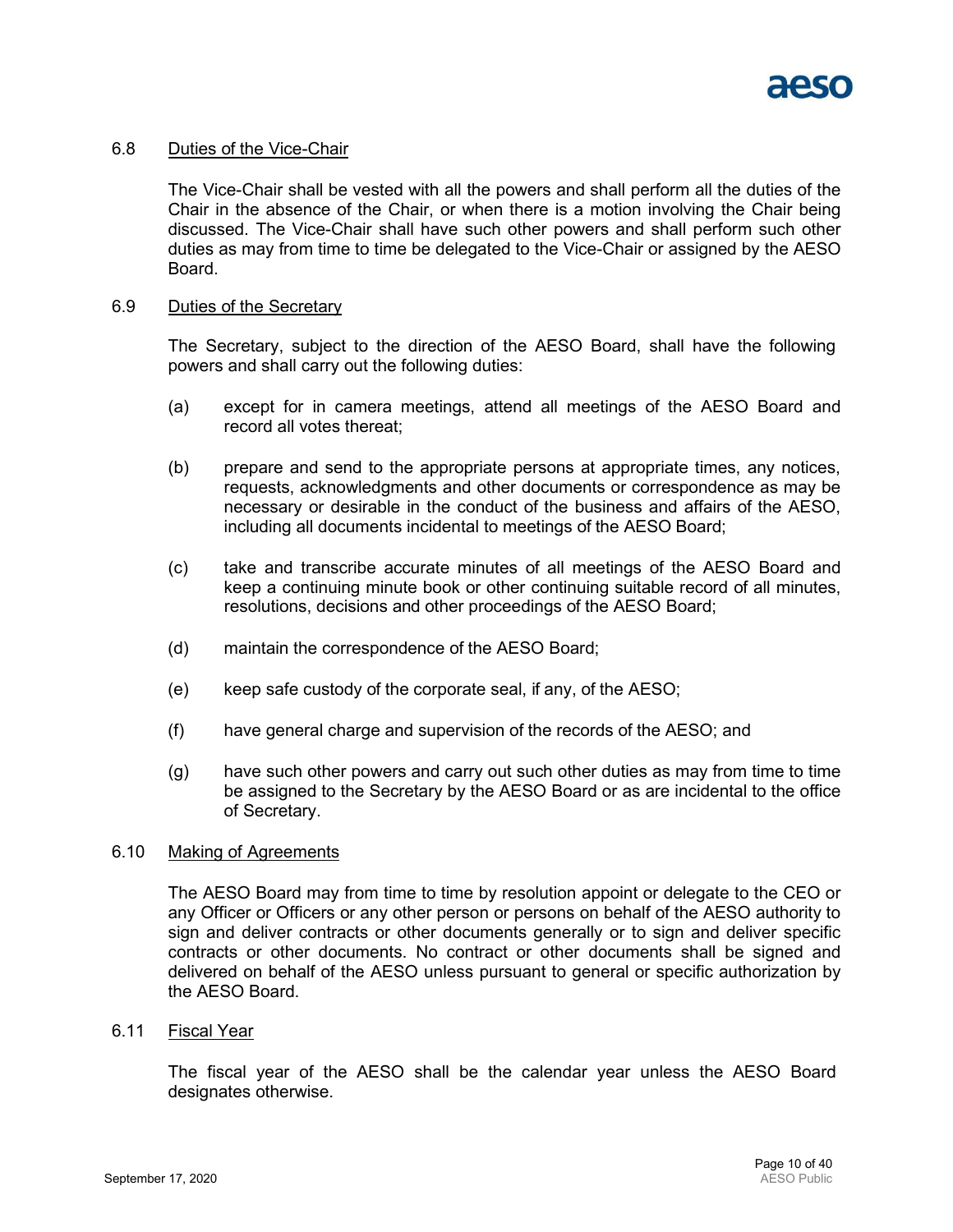

#### 6.12 Budgets

The AESO Board shall annually establish and approve a budget that includes all anticipated expenditures of the AESO for the up-coming fiscal year and includes any other items required to be included by the Act.

#### 6.13 Accounting System

The AESO Board shall ensure that an adequate system of books and records in respect of the financial affairs of the AESO is installed and maintained.

## 6.14 Auditor

The AESO Board shall appoint an independent auditor to audit its financial statements.

#### 6.15 Annual Report

Following the end of each fiscal year, there shall be prepared and submitted to the AESO Board an annual report that includes audited financial statements and a general summary of the AESO's activities in that fiscal year. The annual report of the AESO shall be submitted to the Minister in accordance with the Act.

#### 6.16 Head Office

The AESO Board may designate the head office of the AESO at a location within Alberta.

#### 6.17 Records

The AESO shall maintain at its head office (or, if the AESO does not have a head office, at the location determined by the Secretary) records containing:

- (a) the Bylaws;
- (b) the minutes of meetings of the AESO Board;
- (c) all resolutions, decisions and other proceedings of the AESO;
- (d) the addresses of the Members;
- (e) the financial records and audited financial statements of the AESO; and
- (f) such other documents as the AESO Board may from time to time direct. Such records shall at all reasonable times be open to examination by Members.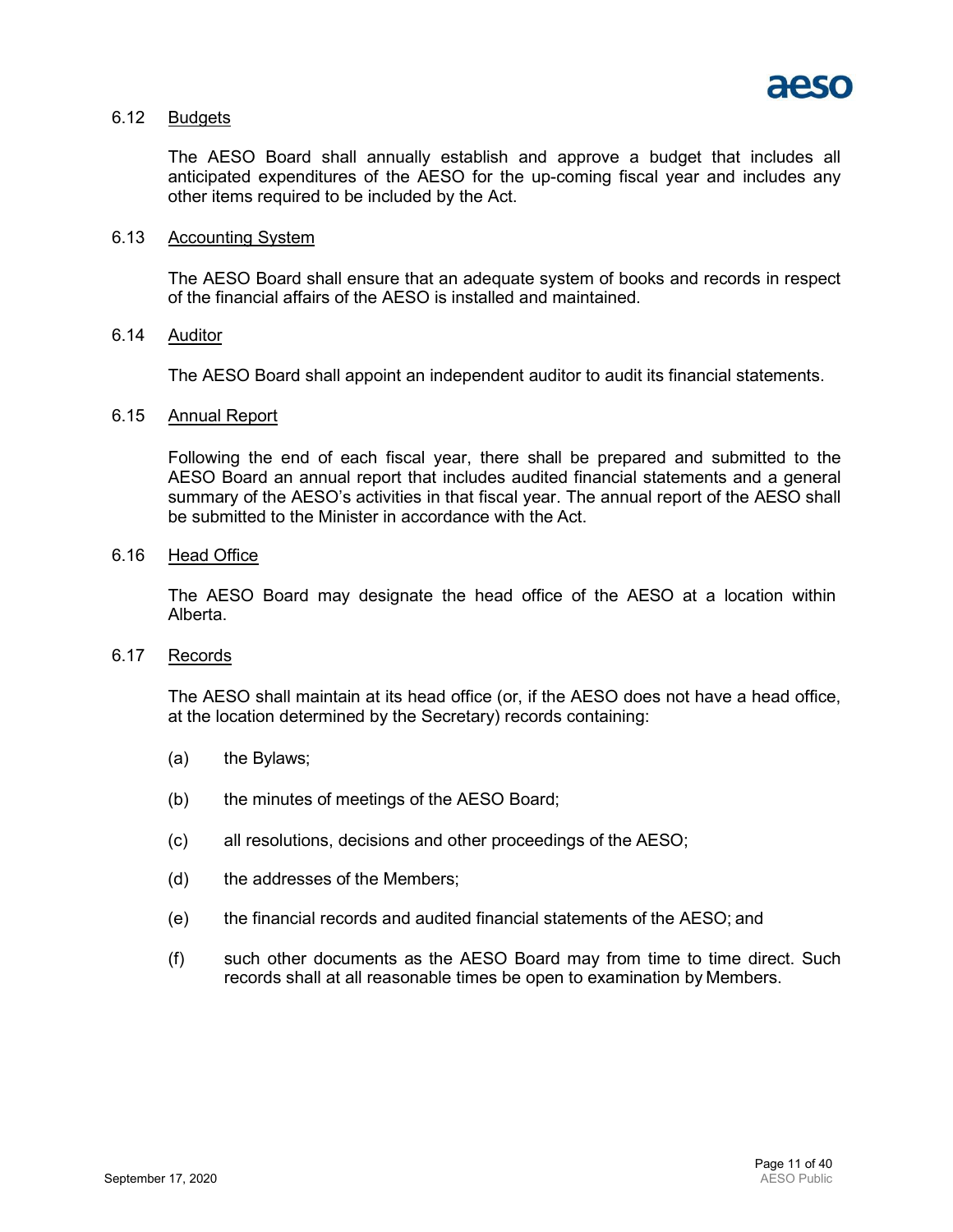

#### 6.18 Seal

The AESO Board may adopt and change a corporate seal. A document executed on behalf of the AESO is not invalid only because the corporate seal of the AESO is not affixed to the document.

#### 6.19 Legal Counsel

The AESO Board may retain a member of the Law Society of Alberta as counsel to the AESO. Counsel to the AESO shall provide legal advice to the AESO and act on the lawful instructions of the AESO or its designate.

#### **ARTICLE 7 CONFLICT OF INTEREST**

#### 7.1 Disclosure and Declaration

If a Member or Officer is party to, or is an employee, director or officer of or has a material interest in any person who is party to, a material contract or proposed material contract with the AESO, or is otherwise not independent for purposes of a particular matter before the AESO or is or may be in a conflict of interest, that Member or Officer shall disclose to the AESO Board or the Committee or Task Force, as the case may be, at the outset of any meeting at which such matter is to be considered or otherwise upon first being aware during such meeting of a potential conflict of interest, the nature and extent of the conflict or interest in the contract or matter before the contract or matter is dealt with or authorized by the AESO Board, Committee or Task Force. If the chair of such meeting is of the opinion that a Member or an Officer has a conflict or interest in a matter or contract described in this Article 7.1, or is otherwise in a conflict of interest, then the chair of such meeting may so declare notwithstanding no disclosure has been made by such Member or Officer and notwithstanding such Member or Officer is of the view that this Article 7.1 is not applicable in relation to such matter or contract. Upon such declaration, the provisions of Articles 7.2, 7.3 and 7.4 shall apply to such Member or Officer in relation to such matter or contract.

#### 7.2 Non - Disqualification

A Member or Officer required to make a disclosure, or the subject of a declaration by the chair, under Article 7.1 hereof shall not be disqualified from or be required to vacate that position or office by reason only of that Member's or Officer's interest in the matter or contract.

#### 7.3 Discussion and Voting

A Member or Officer required to make a disclosure, or the subject of a declaration by the chair, under Article 7.1 hereof, shall not participate in any discussion respecting, nor vote on any resolution to approve the matter or contract, but such Member shall be counted to determine the presence of a quorum.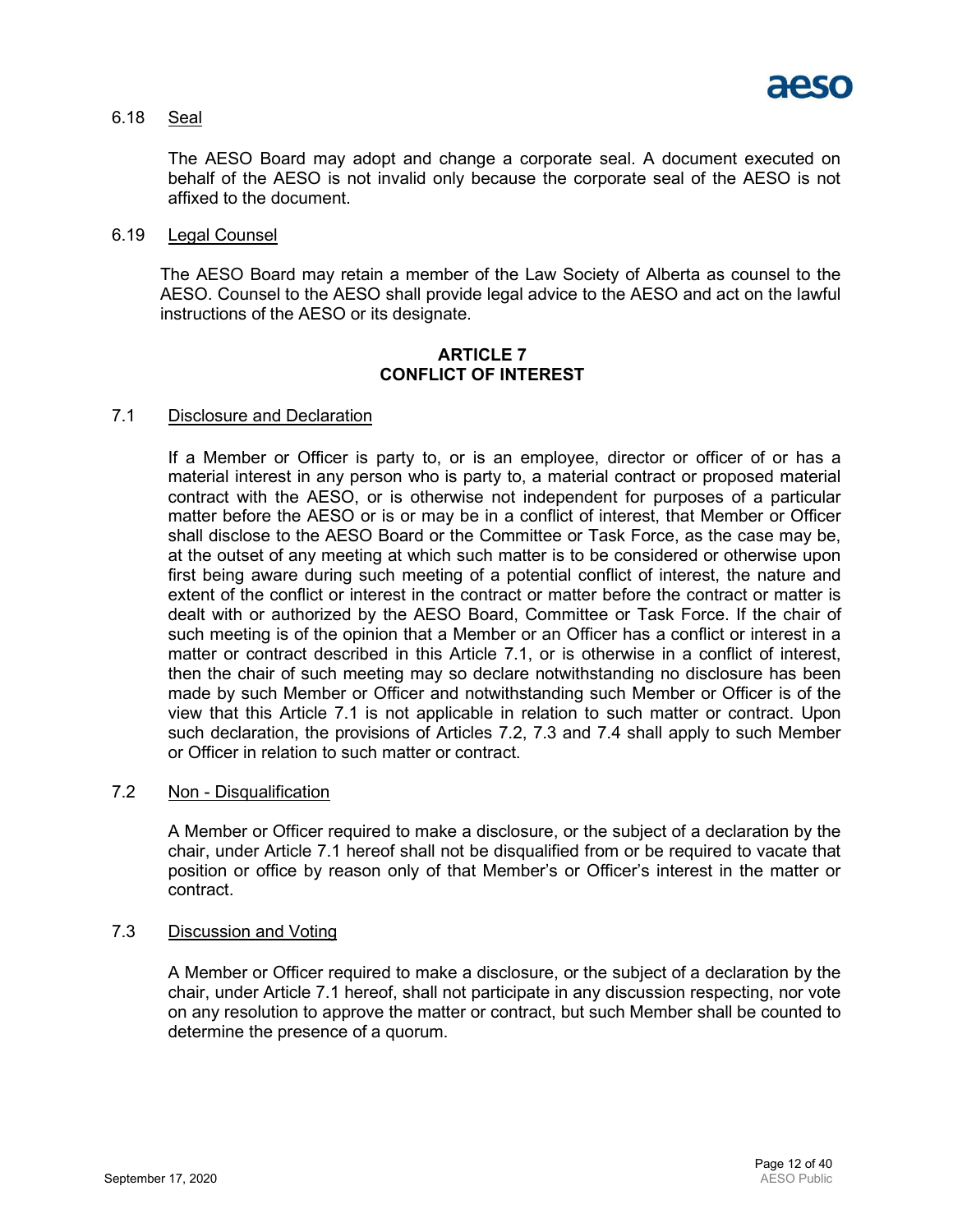

#### 7.4 Accountability

A Member or Officer required to make a disclosure, or the subject of a declaration by the chair under Article 7.1 hereof, shall not, by reason only of being a Member or Officer be accountable to the AESO for any profit or gain realized from a contract referred to in Article 7.1 hereof and such contract shall not be void or voidable by reason only of the Member's or Officer's interest therein, provided that the required disclosure of interest is properly made or the chair has made a declaration under Article 7.1, the contract is approved by the AESO and Article 7.3 hereof is complied with fully.

#### **ARTICLE 8 INDEMNITIES AND INSURANCE**

#### 8.1 Indemnity

The AESO shall indemnify a Member, Officer, a former Member, former Officer, and such person's heirs and legal representative, from and against any liability and all costs, charges and expenses whatsoever, including an amount paid with the prior approval of the AESO Board to settle an action and an amount paid to satisfy a judgment, that such person sustains or incurs in respect of any action, suit or proceeding that is threatened or commenced against such person by reason of such person being or having been a Member or Officer.

#### 8.2 Exceptions

Notwithstanding Article 8.1 hereof, a Member, an Officer, a former Member, former Officer and such person's heirs and legal representative, shall not be entitled to be indemnified by the AESO if:

- (a) such person failed to act honestly and in good faith; or
- (b) in the case of a criminal or administrative action or proceeding that is enforced by a monetary penalty, such person did not have reasonable grounds for believing that his or her conduct was lawful.

#### 8.3 General Power

Nothing in this Article 8 shall restrict the ability of the AESO to exercise any power it may have to enter into a contract or undertaking of indemnity with or for the benefit of any Member, Officer or employee, former Member, former Officer or former employee of the AESO.

#### 8.4 Insurance

The AESO may purchase and maintain insurance for the benefit of any person it considers appropriate against any liability incurred by that person in that person's capacity as Member, Officer, agent, contractor, or employee of the AESO.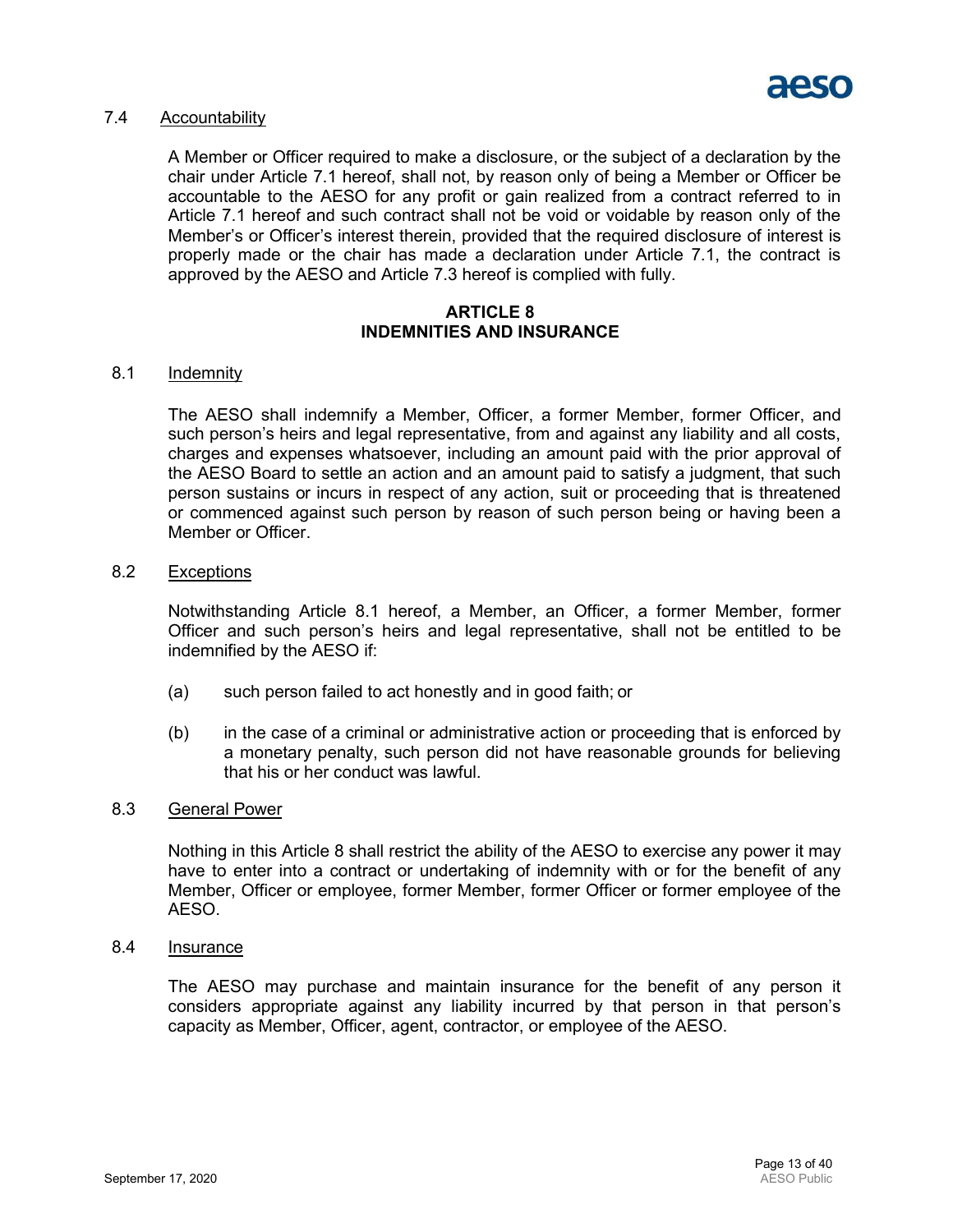#### **ARTICLE 9 COMMITTEES AND TASK FORCE**

#### 9.1 Committees and Task Force

The AESO Board may establish any Committees or Task Force it considers necessary or desirable to act in connection with any matter pertaining to the duties and functions given to the AESO under the Act or any other enactment.

#### 9.2 Appointment of Members

The AESO Board may, with respect to any Committee or Task Force established under Article 9.1 hereof:

- (a) appoint or provide for the manner of appointment of those persons who constitute members of the Committee or Task Force;
- (b) prescribe the term of office of any member of the Committee or Task Force;
- (c) designate a Chair and Secretary of the Committee or Task Force; and
- (d) authorize, fix and provide for the payment of remuneration, if any, and expenses to the members of the Committee or Task Force.

#### 9.3 Rules of Procedure

The AESO Board may, in respect of a Committee or Task Force established under Article 9.1 hereof, make rules of procedure governing the calling of meetings, the conduct of business at the meetings, reporting and any other matters that may be required.

## 9.4 Duties of Committees or Task Force

A Committee or Task Force established pursuant to Article 9.1 hereof shall have the powers and shall perform the duties and functions that the AESO Board may confer or impose on it.

#### **ARTICLE 10 CODE OF CONDUCT**

#### 10.1 Establishment

The AESO Board shall confirm a process is in place whereby the Members, Officers, employees, and contractors of the AESO as appropriate, confirm compliance with the AESO Code of Conduct which is attached to these Bylaws as Appendix A. The AESO Code of Conduct may be amended from time to time.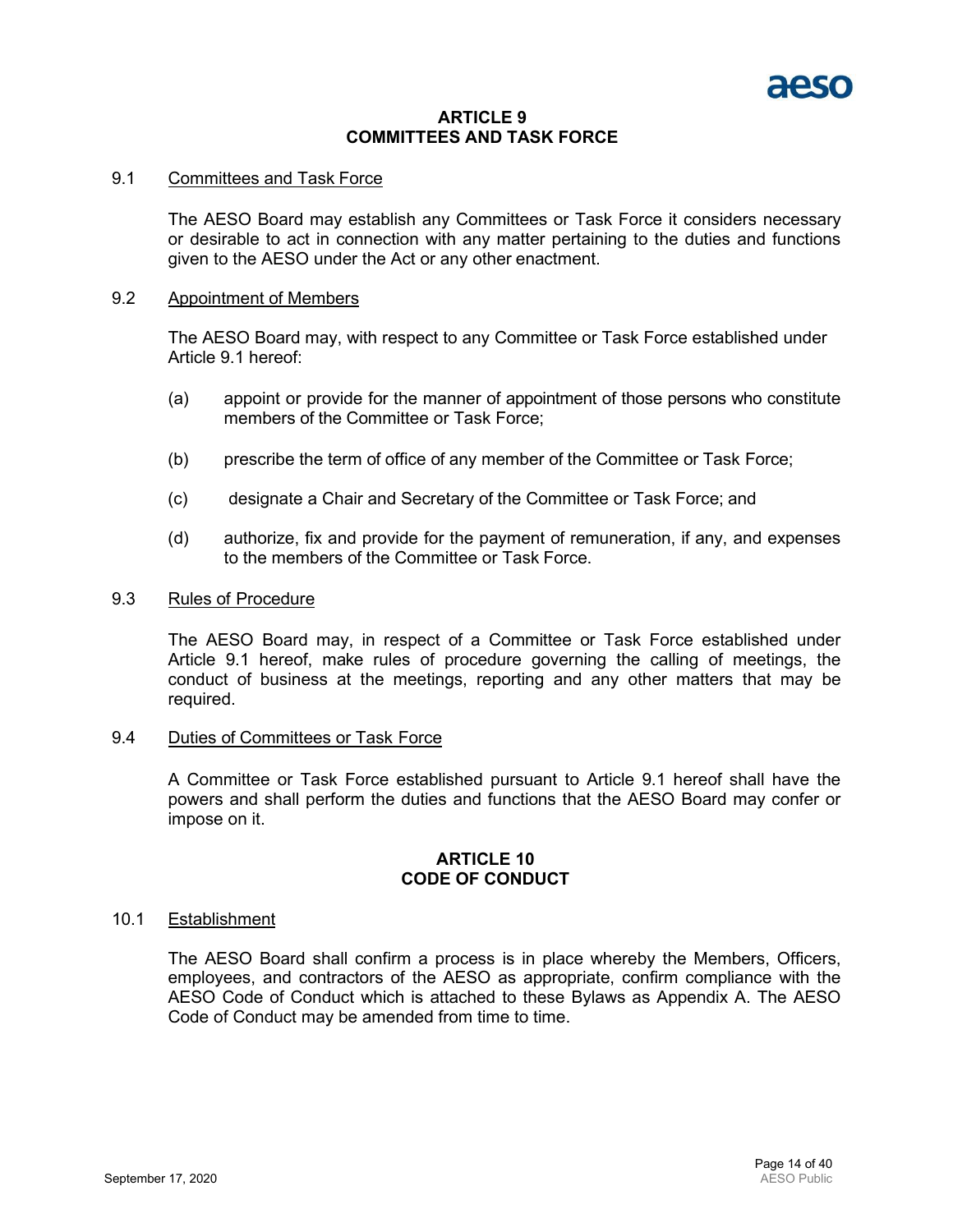

## 10.2 Contractors

In addition to the foregoing, the AESO Board shall confirm that all contracts with contractors include a provision or provisions requiring compliance with the AESO Code of Conduct in Appendix A, which takes into account the nature of the contractor's work and the value to the AESO.

#### **ARTICLE 11 AMENDMENTS TO BYLAWS**

#### 11.1 Amendment Requirements

These Bylaws may be amended by a resolution made pursuant to Article 4.16 or 4.17 hereof.

#### **ARTICLE 12 MISCELLANEOUS**

#### 12.1 Methods of Giving Notice

Any notice or other document required by these Bylaws to be sent to (i) any Member shall be delivered personally or sent by prepaid mail or by email or by facsimile to the latest address, email address or facsimile number, as the case may be, for such Member as shown in the records of the AESO or (ii) the AESO, or any Officer of the AESO, shall be delivered personally or sent by prepaid mail or by email or by facsimile to the head office of the AESO if the AESO has a head office and otherwise to the address of the Secretary. A notice delivered personally shall be deemed to have been given when so delivered; a notice mailed shall be deemed to have been given on the third Business Day following the day such notice was deposited in a post office or public letter box; and a notice sent by electronic mail or by facsimile shall be deemed to have been given on the next Business Day following the day it was sent.

#### 12.2 Singular, Plural, etc.

In these Bylaws when the context so requires, words importing the singular include the plural and vice-versa and words importing gender include the masculine, feminine and neuter genders.

These Bylaws are made effective the 17th day of September, 2020, as evidenced by the signatures of the Members of the AESO, and supersedes and replaces any prior approved Bylaws.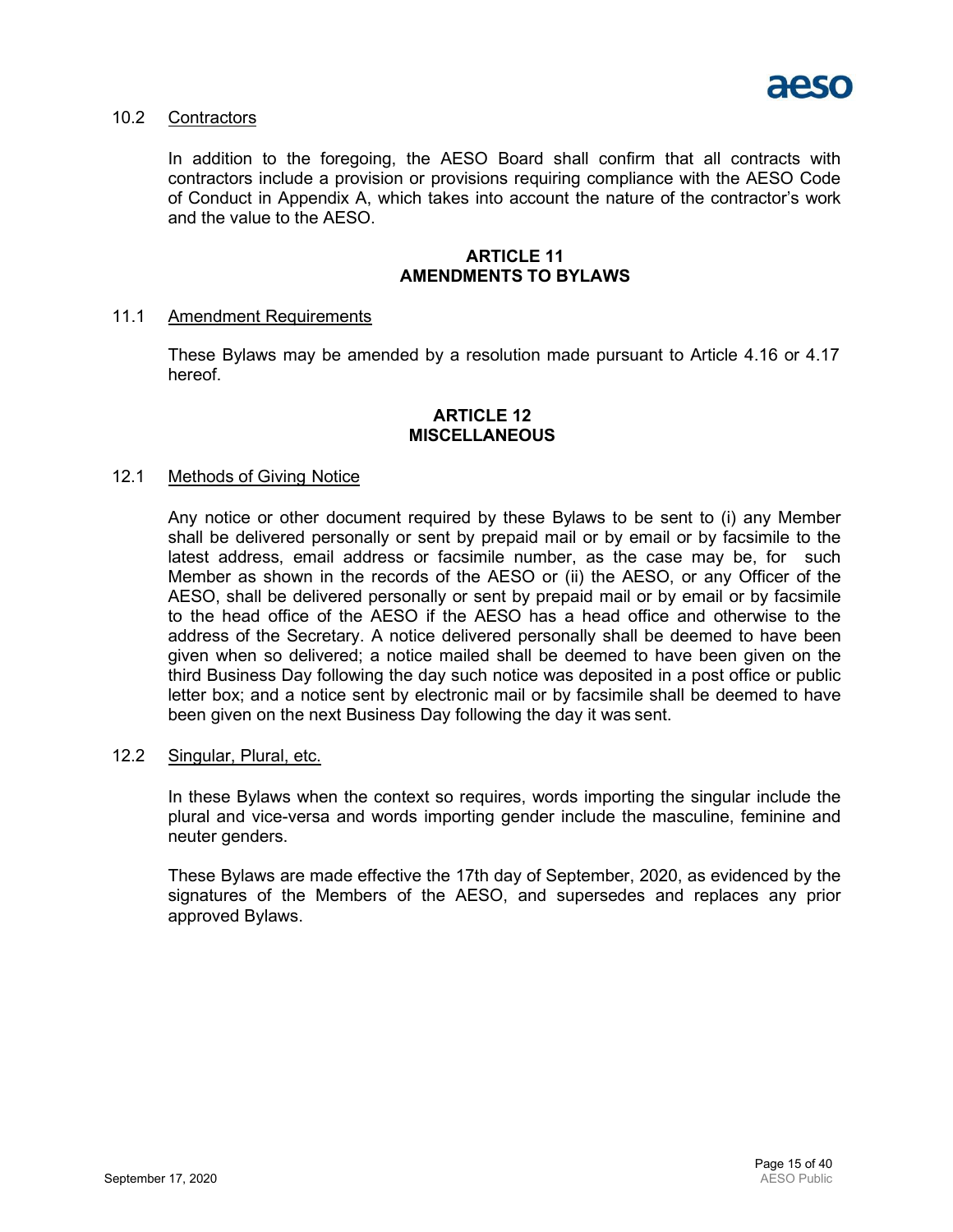

**APPENDIX A**

**AESO CODE OF CONDUCT**

(Attached)

# AESO CODE OF CONDUCT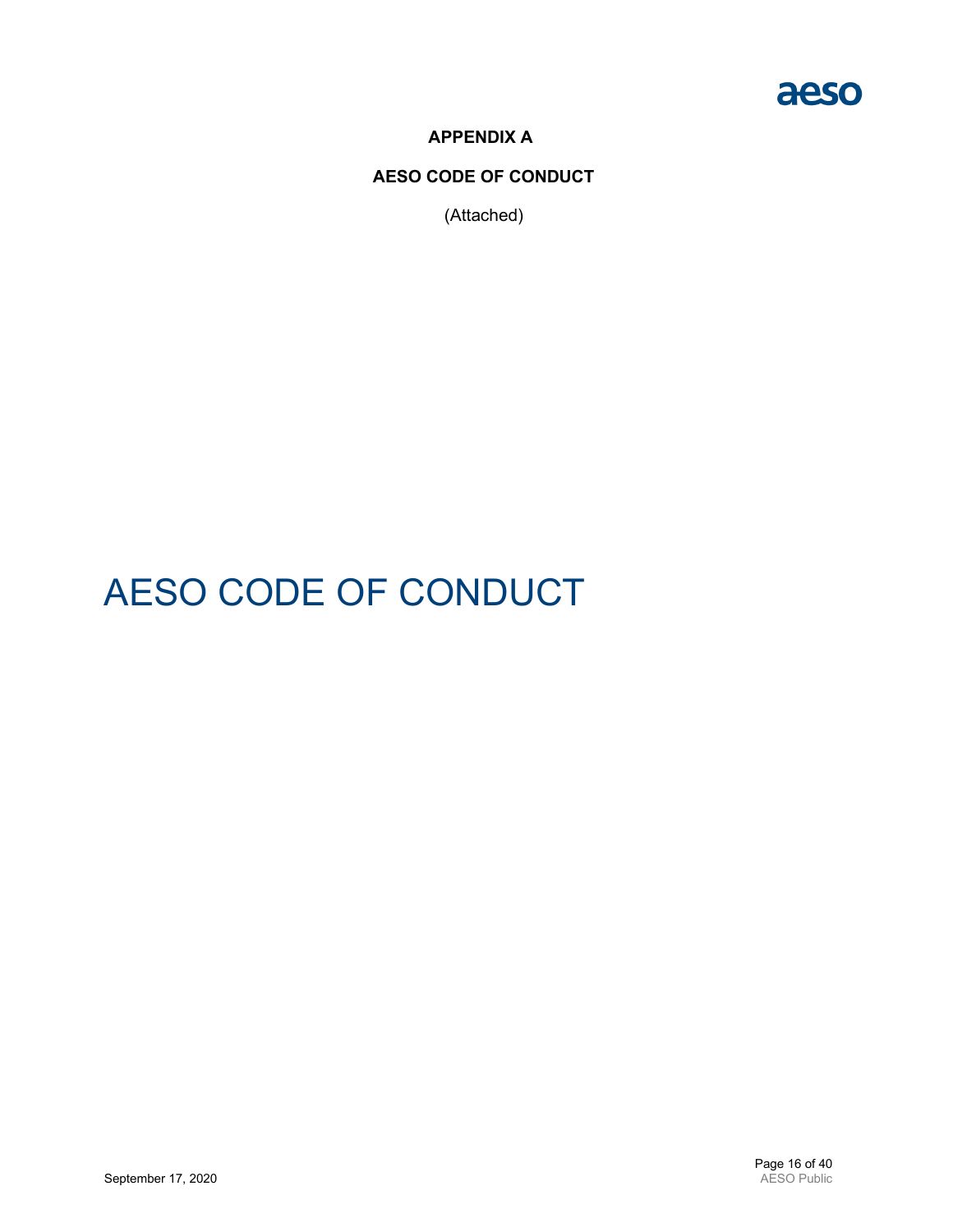

## **Table of Contents**

| 2.                        |     |                     |    |  |  |  |
|---------------------------|-----|---------------------|----|--|--|--|
| 3.                        |     |                     |    |  |  |  |
| 4.                        |     |                     |    |  |  |  |
| 5.                        |     |                     |    |  |  |  |
| 6.                        |     |                     |    |  |  |  |
| $\mathbf{7}$ .            |     |                     |    |  |  |  |
| 8.                        |     |                     |    |  |  |  |
| 9.                        |     |                     |    |  |  |  |
|                           | 9.1 |                     |    |  |  |  |
|                           | 92  |                     |    |  |  |  |
|                           | 9.3 |                     |    |  |  |  |
|                           |     |                     |    |  |  |  |
|                           |     |                     |    |  |  |  |
|                           |     |                     |    |  |  |  |
|                           |     |                     |    |  |  |  |
|                           |     |                     |    |  |  |  |
|                           |     |                     |    |  |  |  |
|                           |     | <b>SCHEDULE "A"</b> | 25 |  |  |  |
| <b>SCHEDULE "B"</b><br>28 |     |                     |    |  |  |  |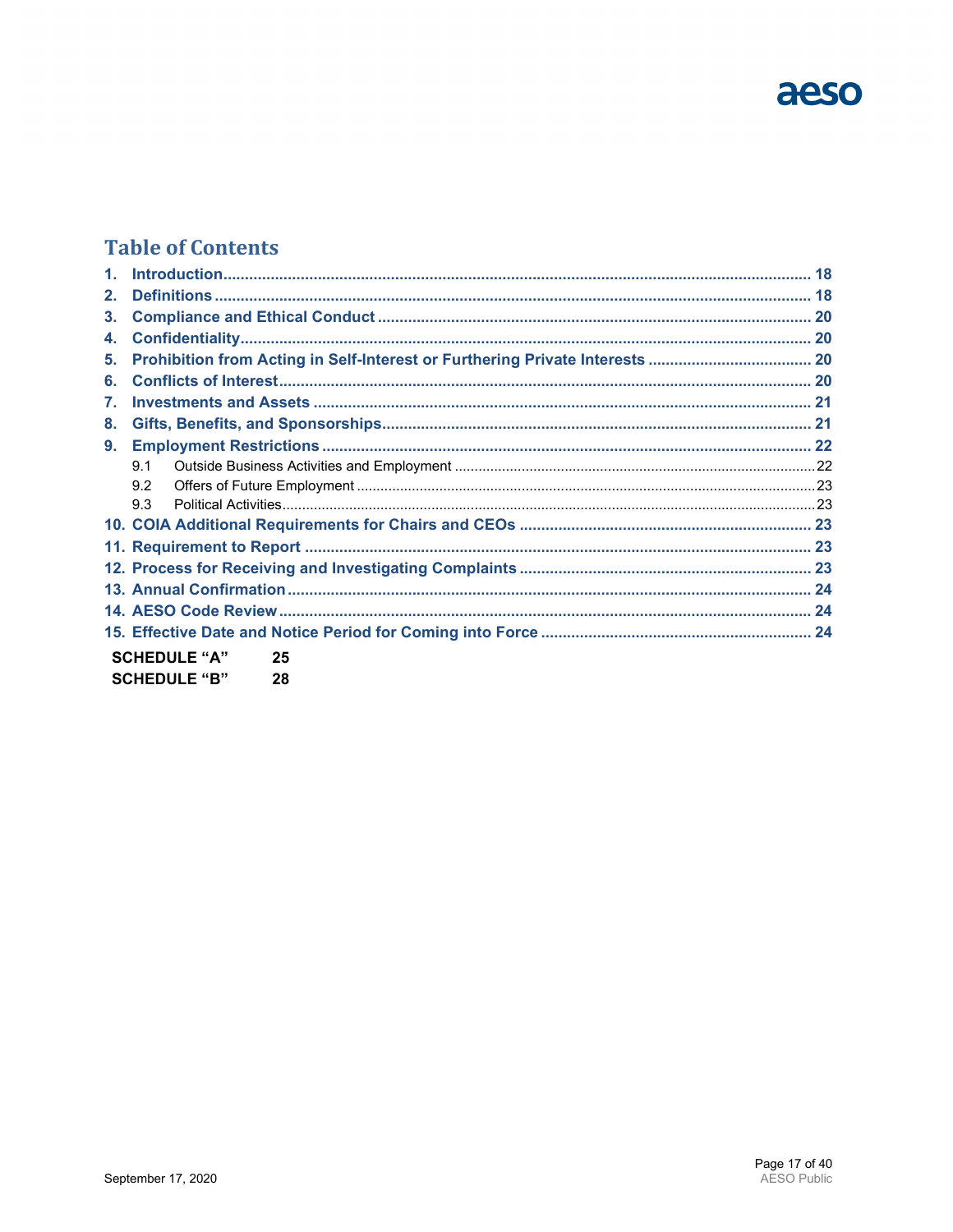

## <span id="page-17-0"></span>**1. Introduction**

The AESO Code applies to all Employees. All Employees are required to sign the AESO Code compliance form, attesting to familiarity and compliance with the AESO Code, upon commencement of employment with, or service to, the AESO.

The AESO Code is not a full statement of an Employee's obligations and is not intended to supersede any applicable laws or contractual obligations applicable to an Employee's employment with, or service to, the AESO. In the event of any apparent conflict between the provisions of the AESO Code and applicable laws, the applicable laws shall prevail.

## <span id="page-17-1"></span>**2. Definitions**

The capitalized terms set out below and used in the AESO Code shall have the specific meanings set out below:

- (a) "**AESO**" means the Independent System Operator, operating as the Alberta Electric System Operator;
- (b) "**AESO Board**" means the board of the AESO comprised of all of its Members;
- (c) "**AESO Code**" means the AESO Code of Conduct;
- (d) "**AESO Policies**" means the policies of the AESO approved by either the AESO Board or the CEO;
- (e) "**Common Law Partner**" means an adult interdependent partner as defined by the *Adult Interdependent Relationships Act* (Alberta);
- (f) "**Complaint**" means any request or concern regarding a breach or possible breach of the AESO Code;
- (g) "**Contractor**" means a Person who performs a service for the AESO under a contract or agency relationship with the AESO as an independent contractor or agent;
- (h) "**CEO**" means the individual appointed by the AESO Board as the chief executive officer of the AESO and who holds the title AESO President and Chief Executive Officer;
- (i) "**Chair**" means the individual appointed by the Minister of Energy as a Member and who is designated by the Minister as the chair of the AESO;
- (j) "**COIA**" means the *Conflicts of Interest Act* (Alberta);
- (k) "**Department**" has the meaning given to such term in the COIA;
- (l) "**Designated Contact**" means:
	- (i) in the case of the Chair, the chair of the current committee responsible for governance matters;
	- (ii) in the case of a Member or the CEO, the Chair;
	- (iii) in the case of an Employee, the Employee's immediate supervisor; and
	- (iv) in the case of a Contractor, the Contractor's designated contact under their agreement with the AESO;
- (m) "**Employee**" means in relation to the AESO, an employee and includes a Person who performs a service for the AESO as an appointee, volunteer or student or under a contract or agency relationship with the AESO;
- (n) "**Ethics Commissioner**" means the Ethics Commissioner appointed pursuant to the COIA;
- (o) "**EUA**" means the *Electric Utilities Act* (Alberta);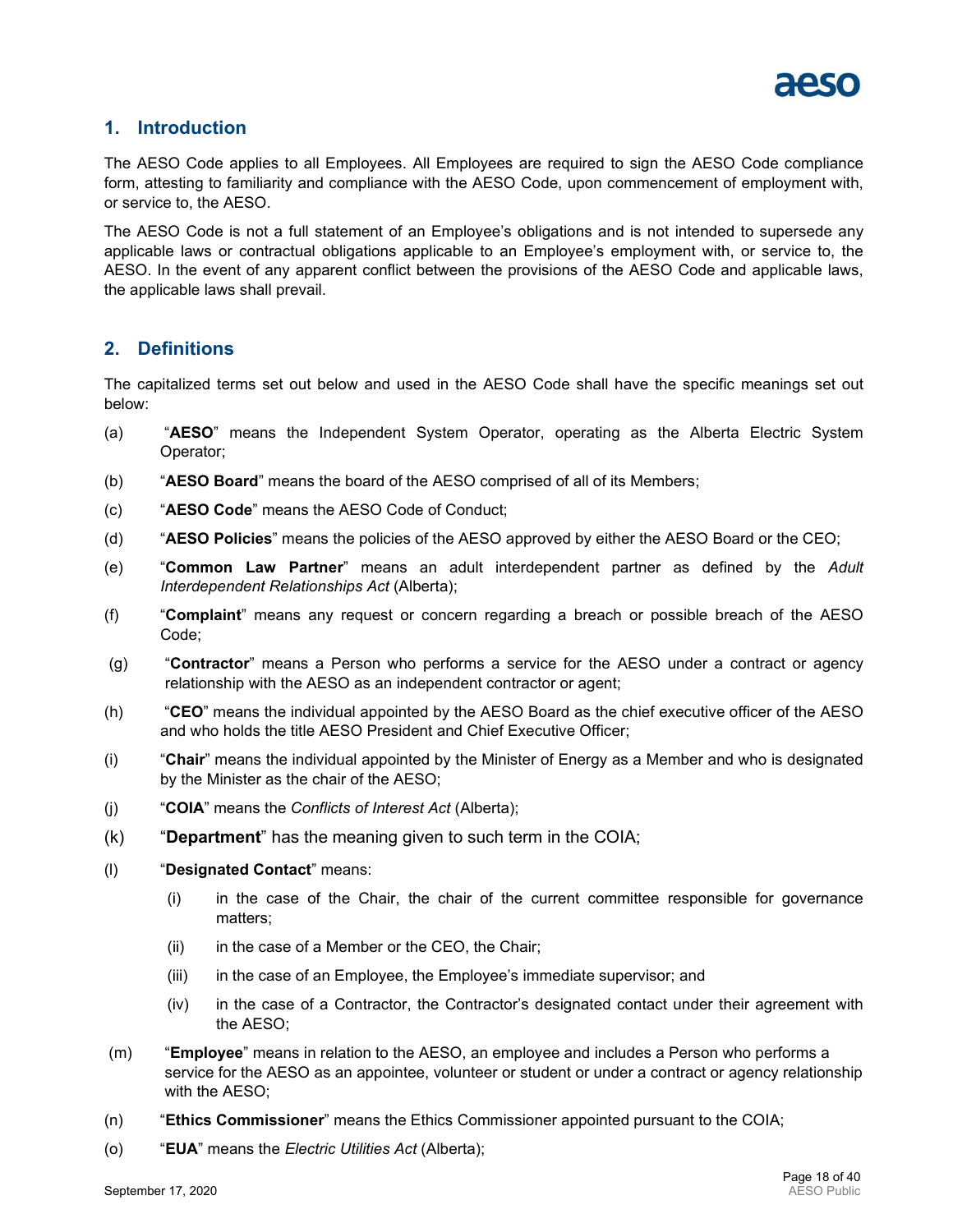

- (p) "**ISO Rules**" means the rules created pursuant to Section 20 of the EUA;
- (q) "**Market Participant**" means:
	- (i) any person that supplies, generates, transmits, distributes, trades, exchanges, purchases or sells electricity, electric energy, electricity services or ancillary services, or
	- (ii) any broker, brokerage or forward exchange that trades or facilitates the trading of electricity, electric energy, electricity services or ancillary services;
- (r) "**Minister**" means the Minister of Energy (Alberta);
- (s) "**Member**" means an individual appointed by the Minister as a member of the AESO Board pursuant to the EUA;
- (t) "Person" means an individual, partnership, joint venture, corporation, or other entity;
- (u) "**Private Interest**" does not include the following:
	- (i) an interest in a matter that is of general application, that affects an individual as one of a broad class of the public, or that concerns the remuneration and benefits of an individual;
	- (ii) an interest that is trivial; or
	- (iii) an interest of an individual relating to Publicly-traded Securities held in a blind trust or in an investment arrangement;
- (v) "**Public Agency**" has the meaning given to such term in the COIA;
- (w) "**Publicly-traded Securities**" means:
	- (i) Securities of a corporation that are listed or posted for trading on a recognized stock exchange; or
	- (ii) Securities of a corporation that has more than fifteen (15) shareholders and any of whose issued Securities were part of a distribution to the public,
- <span id="page-18-0"></span>(x) "**Related Party**" when used to indicate a relationship with an Employee means:
	- (i) the Spouse or Common Law Partner of the Employee;
	- (ii) a close relative of the Employee or a close relative of their Spouse or Common Law Partner;
	- (iii) a close personal friend of the Employee;
	- (iv) a corporation of which:
		- A. the Employee is a director or officer of the corporation; or
		- B. the Employee owns or controls, directly or indirectly, any Securities (including a beneficial interest in such Securities) of the corporation, provided that if they are Publicly-traded Securities the Employee owns more than ten percent (10%) of such Publicly-traded Securities;
	- (v) a partnership of which the Employee is a partner, or of which one of the partners is a corporation related to the Employee by reason of [\(iv\);](#page-18-0)
	- (vi) a joint venture of which the Employee is a co-venturer, or of which one of the coventurers is a corporation related to the Employee by reason of [\(iv\);](#page-18-0) or
	- (vii) a trust of which the Employee is a trustee, or of which one of the trustees is a corporation related to the Employee by reason of [\(iv\);](#page-18-0)
- (y) "**Securities**" means:
	- (i) shares of any class or series of shares of a corporation; or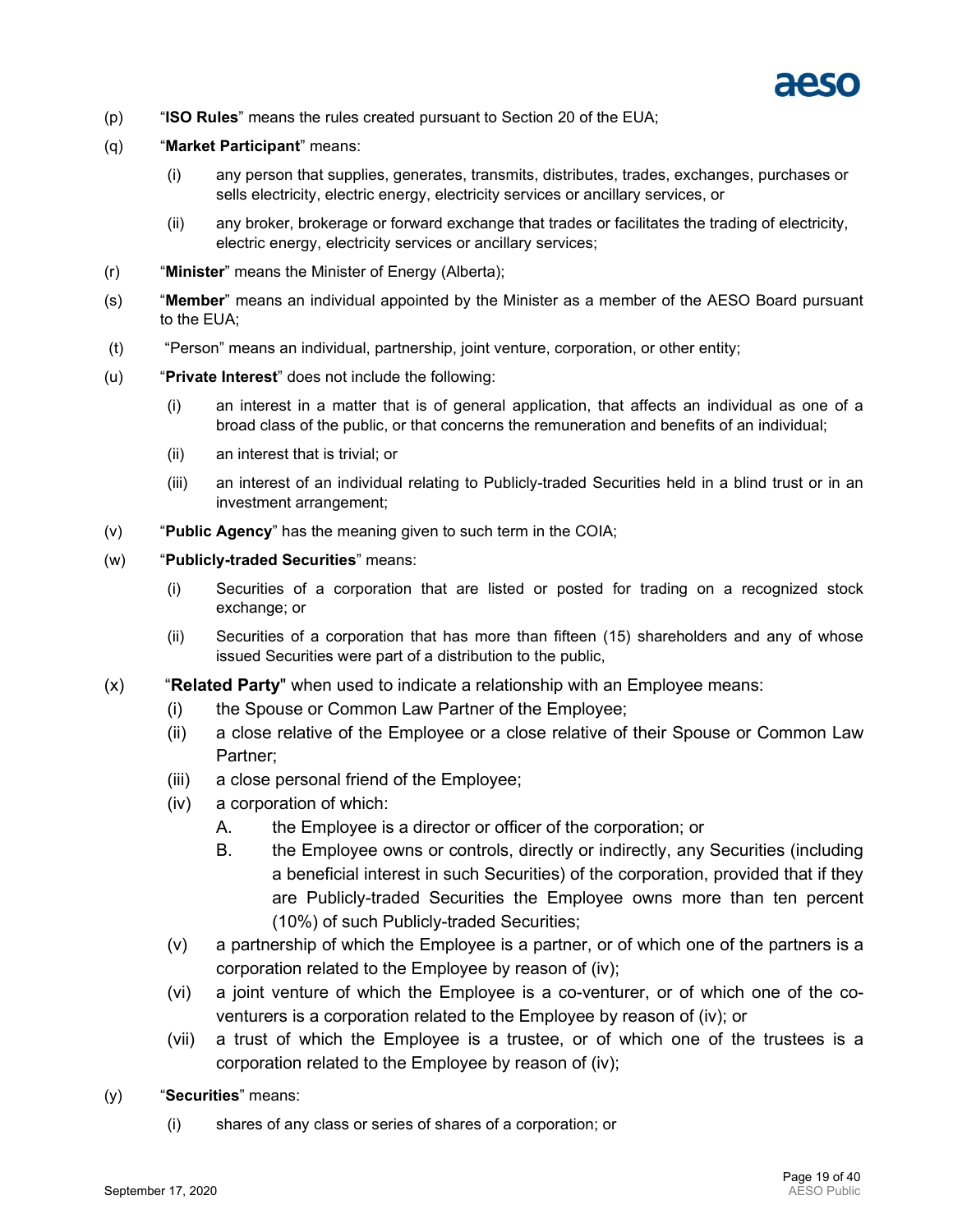

- (ii) bonds, debentures, notes, or other evidence of indebtedness or guarantees of a corporation, whether secured or unsecured, but does not include shares or units in a mutual fund;
- (z) "**Spouse**" means the spouse of a married person but does not include a spouse who is living separate and apart from the person if the person and spouse have separated pursuant to a written separation agreement or if their support obligations and family property have been dealt with by a court order; and
- (aa) "**Vice President, Law**" means the AESO's Vice-President, Law, General Counsel and Corporate Secretary.

## <span id="page-19-0"></span>**3. Compliance and Ethical Conduct**

The AESO is a statutory corporation, whose duties and responsibilities are regulated to a large extent and whose mandate impacts all Albertans. Employees are required to comply fully with all applicable laws, AESO Policies, and the AESO Code, and to perform their duties with impartiality.

This includes avoiding any action or inaction that could reasonably be considered legally suspect. Employees shall not knowingly assist or allow Market Participants or Employees to take any action or inaction which would violate any applicable laws or the AESO Code.

## <span id="page-19-1"></span>**4. Confidentiality**

The maintenance of confidential information is crucial to the AESO and is central to its operations. Confidential information includes any information that is not publicly known, including the personal, technical, proprietary, business, and financial information of the AESO, Market Participants, Departments and Public Agencies, and other contractual counterparties of the AESO.

All Employees are required to comply with applicable laws (including the ISO Rules), AESO Policies, and the AESO Code, and the agreements to which the AESO is a party, pertaining to confidential information. All Employees are responsible for safeguarding the confidential information in the AESO's possession from unprotected access or disclosure. This care in the handling of confidential information protects the integrity and reliability of the Alberta Interconnected Electric System, as well as personal privacy.

Employees shall not disclose any confidential information, except as authorized by applicable laws (including the ISO Rules), AESO Policies, the AESO Code, and the agreements to which the AESO is a party, to anyone outside of the AESO. Within the AESO, Employees shall not disclose confidential information other than as required to properly and efficiently perform his or her duties.

Employees shall not use or disclose confidential information to any person at any time after the end of his or her employment with, or service to, the AESO, for any reason. All such information must be promptly returned to the AESO upon the end of employment with, or service to, the AESO, and deleted from any personal electronic device.

## <span id="page-19-2"></span>**5. Prohibition from Acting in Self-Interest or Furthering Private Interests**

Employees shall not act in their self-interest or further their Private Interests or a Related Party's Private Interests by virtue of their position as an Employee or by the carrying out of their duties and responsibilities to the AESO.

## <span id="page-19-3"></span>**6. Conflicts of Interest**

A conflict of interest exists in any situation where the personal or other interests of an Employee, or any Related Party, may in any way affect or interfere with the discharge by the Employee of his or her duties. A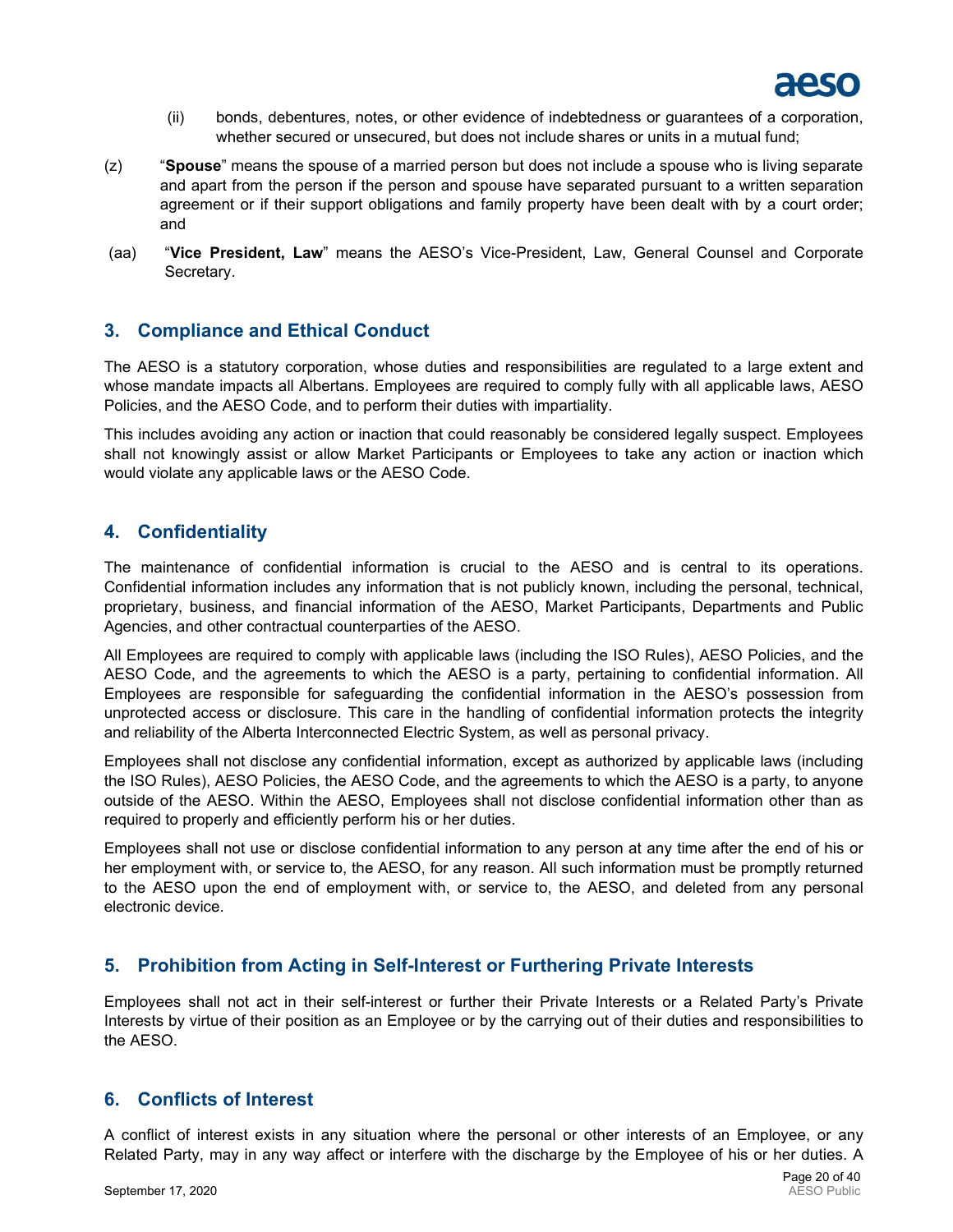

conflict of interest also exists in any situation where the Employee, or any Related Party, receives a personal opportunity or advantage by virtue of the Employee's position with the AESO. A conflict of interest may be real or apparent. An apparent conflict of interest exists in circumstances where a reasonable person would perceive a conflict of interest, even if there is no real conflict of interest.

One example of a conflict of interest is when an Employee or any Related Party engages in any outside business activity that involves any decision or allocation of AESO services or resources. This includes, but is not limited to:

- in an AESO procurement process, a bid being submitted by, or negotiations being contemplated or commenced with, a Related Party or an affiliate thereof; or
- any other business undertaking between the AESO and a Related Party or an affiliate thereof.

Employees shall not involve themselves in any such decision or allocation. Employees must always act and be seen to be acting in the public interest without regard to their personal interests. To do otherwise risks the reputation of the parties involved and the AESO. A conflict of interest, apparent or real, calls into question the AESO's integrity, and its ability to act in an independent, impartial, and fair manner.

Employees shall fully disclose, in writing, to their applicable Designated Contact and the Vice President, Law all real or apparent conflicts of interest which affects them or another Employee that they are aware of. The disclosure must be made in advance of taking the action that might give rise to the conflict of interest or, if it could not be reasonably foreseen, immediately upon becoming aware of the real or apparent conflict of interest.

Disclosure, while necessary and important, does not in itself remove a real or apparent conflict of interest. Designated Contacts are expected to work with the Vice President, Law and take all steps necessary to manage or resolve any conflict of interest that is brought to their attention. The role of the Vice President, Law is to provide guidance and direction on the most appropriate way to manage or resolve any real or apparent conflict of interest as disclosed by an Employee.

The Vice President, Law must document his or her discussions with the affected Employee, the decision made in relation to the conflict of interest, and the reasons for the course of action chosen.

In summary, the requirements applicable to an Employee in the event of a conflict of interest are: (a) disclosure to their Designated Contact and the Vice President, Law; (b) avoidance of the conflict of interest (or, if that is not possible, management and mitigation of the conflict of interest); and (c) documentation of the disclosure and decision-making process in relation to the conflict of interest.

## <span id="page-20-0"></span>**7. Investments and Assets**

Employees shall not, directly or indirectly, sell or purchase any Securities of any entity using any material information that is not available to the general public. Similarly, Employees shall not disclose any such information to anyone else. In the performance of an Employee's duties, he or she will come into possession of material information that is not available to the public about Market Participants, Departments and Public Agencies, and other contractual counterparties of the AESO. As discussed elsewhere in the AESO Code, Employees must not use or disclose such information to advance his or her Private Interests or a Related Party's Private Interests.

The restrictions regarding trading activities contained in the AESO Code are not exhaustive. Canadian legislation also imposes restrictions. All Employees are cautioned to ensure that any trading activity complies with those legal requirements in addition to those contained in the AESO Code.

## <span id="page-20-1"></span>**8. Gifts, Benefits, and Sponsorships**

Employees and their Spouses, Common Law Partners, or dependent children shall not accept from a Market Participant or Contractor a gift or other benefit that is connected, direct or indirectly, with the performance of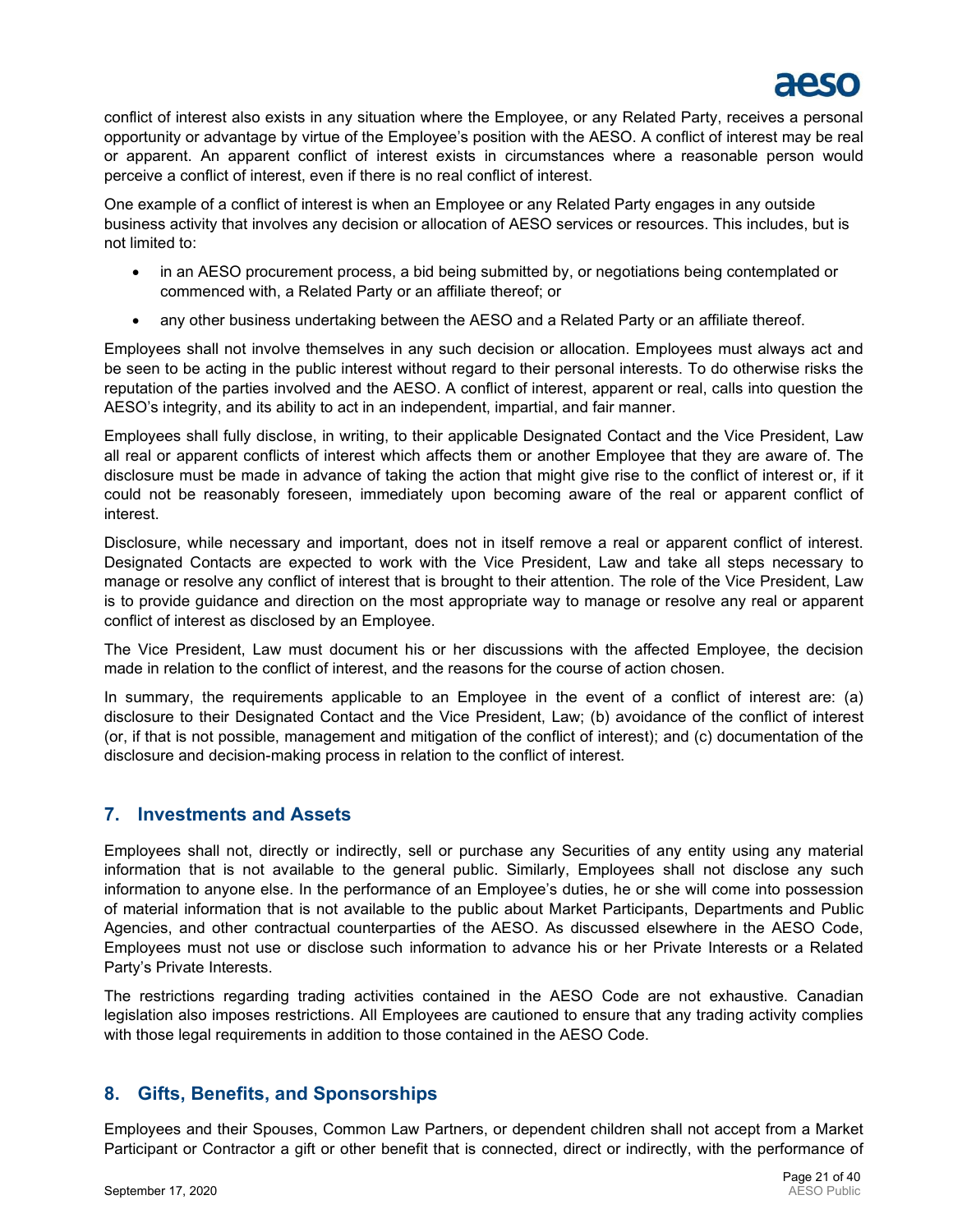

the Employee's duties and responsibilities, other than a gift or benefit customarily offered as part of applicable business conventions.

The exchange of gifts of nominal value is a normal courtesy reflecting customary business conventions. However, the total value of any gift for a single occasion may not exceed \$100 and the total value of any gifts received in a year from a single source may not exceed \$200.

In addition, an occasional meal or outing with a Market Participant or Contractor at their expense is permissible if it is reasonable and there is a business purpose involved. What is reasonable depends on the circumstances. Guidelines to assist Employees in complying with this requirement are whether:

- (a) the affected Employee would offer similar meal or outing to this Market Participant or Contractor;
- (b) the meal or outing is appropriate given the nature of the function or the services; or
- (c) the affected Employee would be reluctant to publicly report the meal or outing.

Employees cannot accept an otherwise reasonable meal or outing if the value of that meal or outing exceeds \$200. The total value of all reasonable meals or outings accepted in year from a single source cannot exceed \$400.

If the offer of a gift or meal or outing is inappropriate it should be declined. In such circumstances, an Employee shall advise the donor that this was done in order to comply with the AESO Code.

From time to time, Employees with particular experience or expertise may be asked to attend, organize or present at a conference, seminar or other event. For their participation or contribution, Employees may be offered one or more of the following: reimbursement for travel, meals, and accommodation expenses, a waiver or reduction in fees, and/or a nominal gift. Employees may accept the foregoing, provided that the total value of the invitation does not exceed \$1,000.

If an Employee is offered an invitation to attend, organize or present at a conference, seminar or other similar forum in excess of these limits, they may request from their Designated Contact prior written approval to accept the invitation, which may be granted so long as the invitation is reasonable, complies with the AESO Code, and would not create a real or apparent conflict of interest. For clarity, it shall not be deemed to be a "conflict of interest" solely because such event is organized by one or more Market Participants, provided that such event is open to the public, but in each case the Designated Contact still must review the invitation, taking into account all of the relevant circumstances, to ensure that no real or apparent conflicts of interest would arise as a result of the Employee's acceptance of the invitation.

Where an outside organization wishes to sponsor an AESO activity, whether by invitation or voluntarily, the basic conventions concerning acceptance of gifts or benefits apply. These restrictions do not apply to charitable donations for AESO sponsored charity events.

## <span id="page-21-0"></span>**9. Employment Restrictions**

This Section [9](#page-21-0) does not apply to Contractors.

## <span id="page-21-1"></span>**9.1 Outside Business Activities and Employment**

Employees may engage in outside business activities or take supplementary employment, including selfemployment, unless such employment:

- (a) causes a real or apparent conflict of interest;
- (b) is performed in such a way as to appear to be an official act, or to represent an AESO opinion or policy;
- (c) interferes through telephone calls, or otherwise, with regular duties at the AESO; or
- (d) involves the use of the AESO's assets, unless such use is otherwise permitted by the AESO.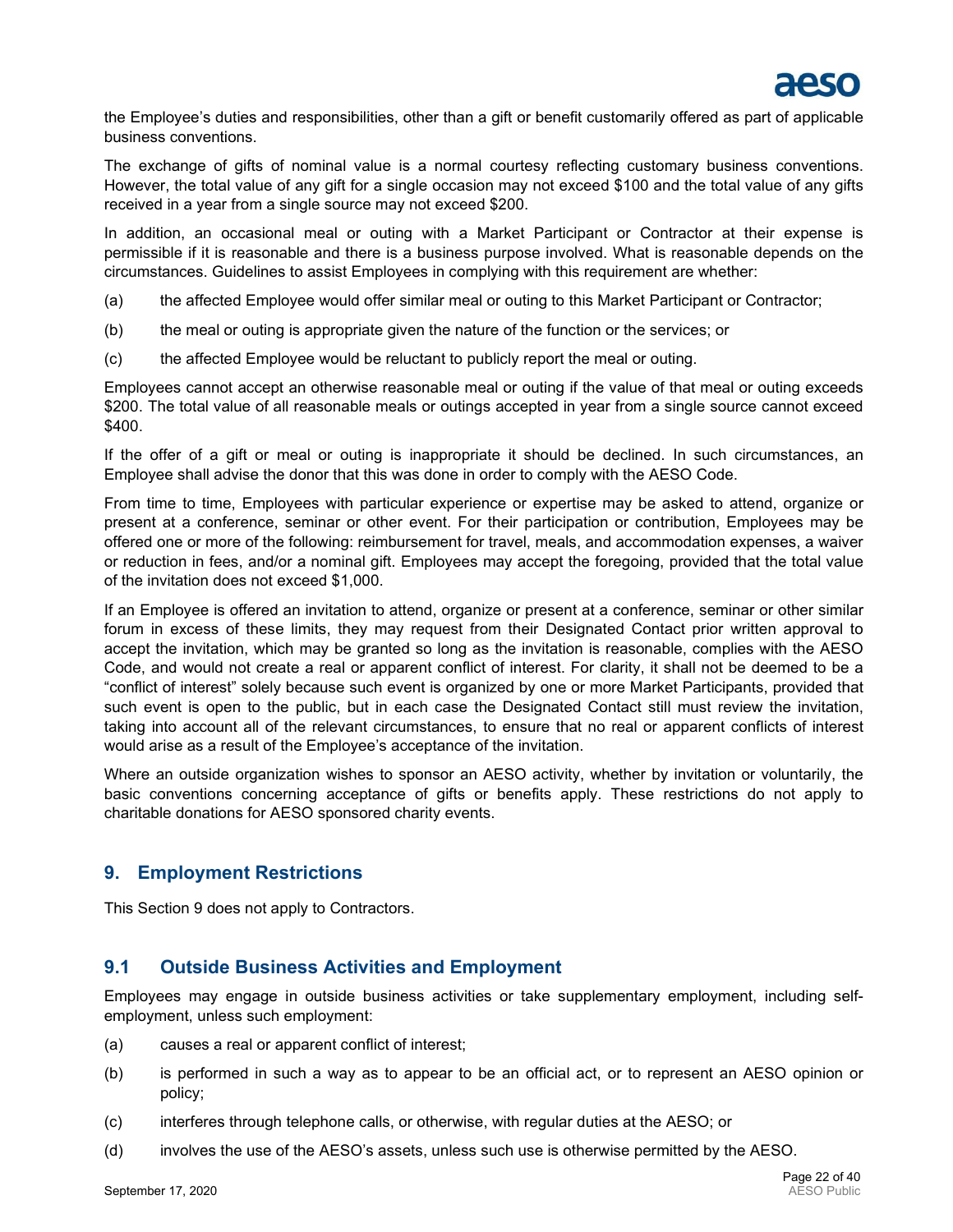

Prior to engaging in an outside business activity or taking any supplementary employment where the annual gross remuneration for such activity or employment is reasonably expected to exceed \$5,000.00, Employees are required to notify their Designated Contact and, in the case of Employees other than the Chair and Members, the Vice President, Law in writing about the nature of such outside business activity or supplementary employment before undertaking or accepting either. The Employee may only undertake or accept such activity or employment if the Designated Contact and, in the case of Employees other than the Chair and Members, the Vice President, Law are satisfied that it does not cause a real or apparent conflict of interest and approve it in writing.

## <span id="page-22-0"></span>**9.2 Offers of Future Employment**

Employees shall not allow the performance of their official duties at the AESO to be influenced by offers of future employment or the anticipation of offers of employment from third parties.

## <span id="page-22-1"></span>**9.3 Political Activities**

Employees may participate in political activities including: holding membership in a political party, supporting a candidate for elected office, or seeking elected office. However, Employees shall not use their position with the AESO to seek contributions for a political party or activity from Market Participants. In addition, any political activity must be clearly separated from activities related to the AESO. Employees planning to seek an elected federal, provincial, or municipal office, must disclose their intention in writing to their Designated Contact and, in the case of Employees other than the Chair and Members, the Vice President, Law. AESO Employees who are elected to a federal, provincial, or municipal position (does not include school board members) must resign their employment at the AESO or their appointment as a Member effective the day they are elected.

## <span id="page-22-2"></span>**10. COIA Additional Requirements for Chairs and CEOs**

The obligations outlined in Schedule "A" in PART 1 apply to the Chair and the CEO of the AESO (as "senior officers" pursuant the COIA) and those that apply only to the CEO pursuant to the COIA (as a "designated senior official") are outlined in Schedule "A" PART 2. These obligations are in addition to those contained elsewhere in the AESO Code and may apply a higher standard in certain circumstances. Where there is a conflict between the obligations contained in Schedule "A" and the obligations contained elsewhere in the AESO Code, the obligations contained in Schedule "A" shall prevail.

Where there is a conflict between the obligations contained in Schedule "A" and the obligations contained in the COIA for "senior officials" and "designated senior officials", the obligations contained in the COIA shall prevail.

## <span id="page-22-3"></span>**11. Requirement to Report**

All Employees benefit from an atmosphere of respectful and ethical conduct. Employees are required to report a breach of the AESO Code or a breach of any other AESO Policy in accordance with Section [12.](#page-22-4)

## <span id="page-22-4"></span>**12. Process for Receiving and Investigating Complaints**

The Complaint Procedures outlined in Schedule "B" shall apply in determining whether an Employee has breached the AESO Code or any other AESO Policy and whether any disciplinary action is to be imposed on an Employee who has been found under this process to have breached the AESO Code or any other AESO Policy.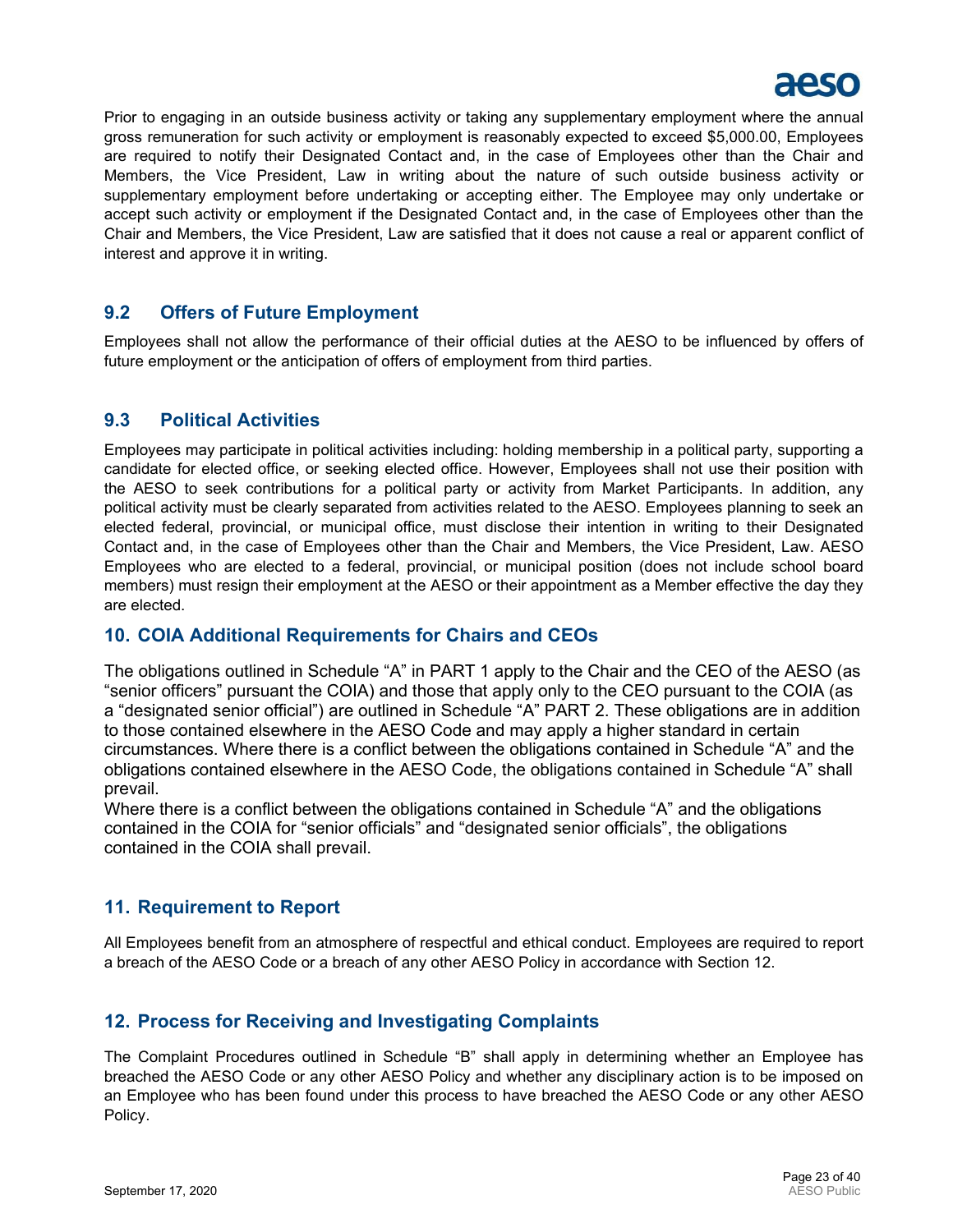<span id="page-23-3"></span>

The Complaint Procedures as outlined in Schedule "B" may be amended and replaced from time to time by the AESO without a formal amendment to the AESO Code. For clarity, the Complaint Procedures always will include a process for receiving and investigating complaints and for responding to a finding of a breach and the current version of the Complaint Procedures always will be appended to the AESO Code.

## <span id="page-23-0"></span>**13. Annual Confirmation**

Employees shall provide, on an annual basis, confirmation with respect to their compliance with the AESO Code in the previous year.

## <span id="page-23-1"></span>**14. AESO Code Review**

The AESO Code shall be reviewed no less than every three (3) years by the Vice President, Law.

## <span id="page-23-2"></span>**15. Effective Date and Notice Period for Coming into Force**

The AESO Code shall come into effect ninety (90) days after it is published to the AESO's website.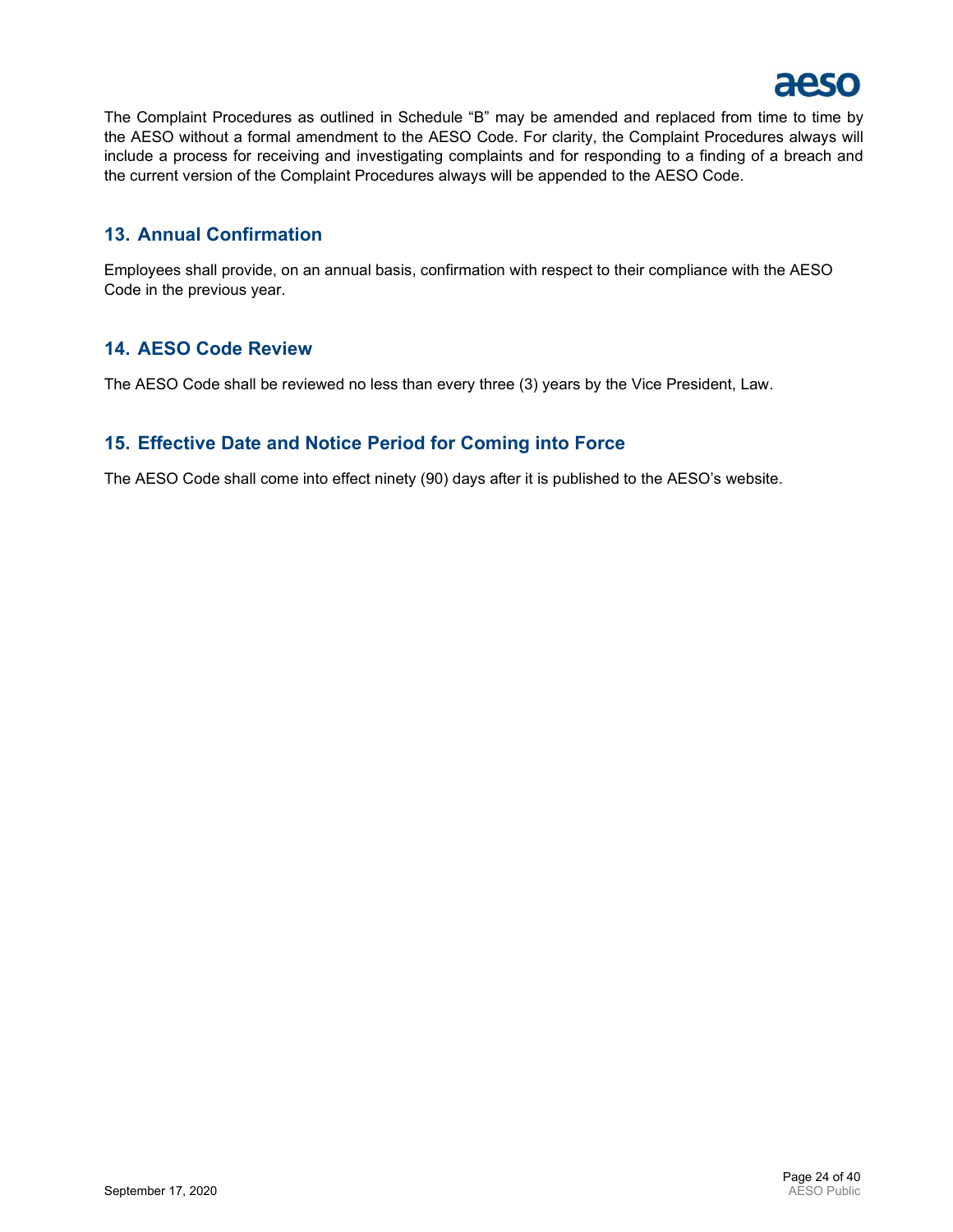## SCHEDULE "A"

## **PART 1**

## **The Chair and the CEO**

## *Prohibitions on Decisions Furthering Private Interests (COIA, S. 23.925)*

The Chair and the CEO must not take part in a decision in the course of carrying out his or her office or powers knowing that the decision might further a Private Interest of the Chair or the CEO, a person directly associated with the CEO or Chair, or the CEO or Chair's minor or adult child.

The CEO and the Chair must not use his or her office or powers to influence or seek to influence a decision to be made by or on behalf of the Crown or a public agency to further a Private Interest of the CEO or the Chair, a person directly associated with the Chair or the CEO or a minor child of the Chair or the CEO or to improperly further any other person's Private Interest.

The Chair and the CEO must not use or communicate information not available to the general public that was gained by the Chair or the CEO in the course of carrying out his or her office or powers to further or seek to further a Private Interest of the Chair or the CEO or any other person's Private Interest.

The Chair and the CEO must appropriately and adequately disclose a real or apparent conflict of interest.

## **PART 2**

## **The CEO**

## *Concurrent Employment (COIA, S. 23.926)*

The CEO must not be involved in any appointment, business, undertaking, or employment, including selfemployment, other than his or her appointment as the CEO. This restriction does not apply in the event that:

- (a) the CEO applies to the Ethics Commissioner for approval in writing to engage in an appointment, business, undertaking, or employment, including self-employment, other than his or her appointment as the CEO; and
- (b) following such application, the Ethics Commissioner provides approval in writing, on any conditions that the Ethics Commissioner considers to be appropriate, that the Ethics Commissioner is satisfied that the appointment, business, undertaking or employment proposed will not constitute a real or apparent conflict of interest.

## *Restrictions on Holdings (COIA, S. 23.93)*

The CEO shall not, after the expiration of:

- (a) sixty (60) days after becoming the CEO or any longer period that the Ethics Commissioner directs; or
- (b) with respect to the CEO who acquires ownership of or a beneficial interest in Publicly-traded Securities by gift or inheritance, the relevant period is 60 days after receiving the gift or inheritance or any longer period that the Ethics Commissioner directs,

own or have a beneficial interest in Publicly-traded Securities.

The above restriction does not apply if:

- (a) the Publicly-traded Securities are held in an approved blind trust or in an approved investment arrangement;
- (b) prior to the expiration of the relevant period, the CEO applies to the Ethics Commissioner for approval to retain ownership of or a beneficial interest in the Publicly-traded Securities and either obtains the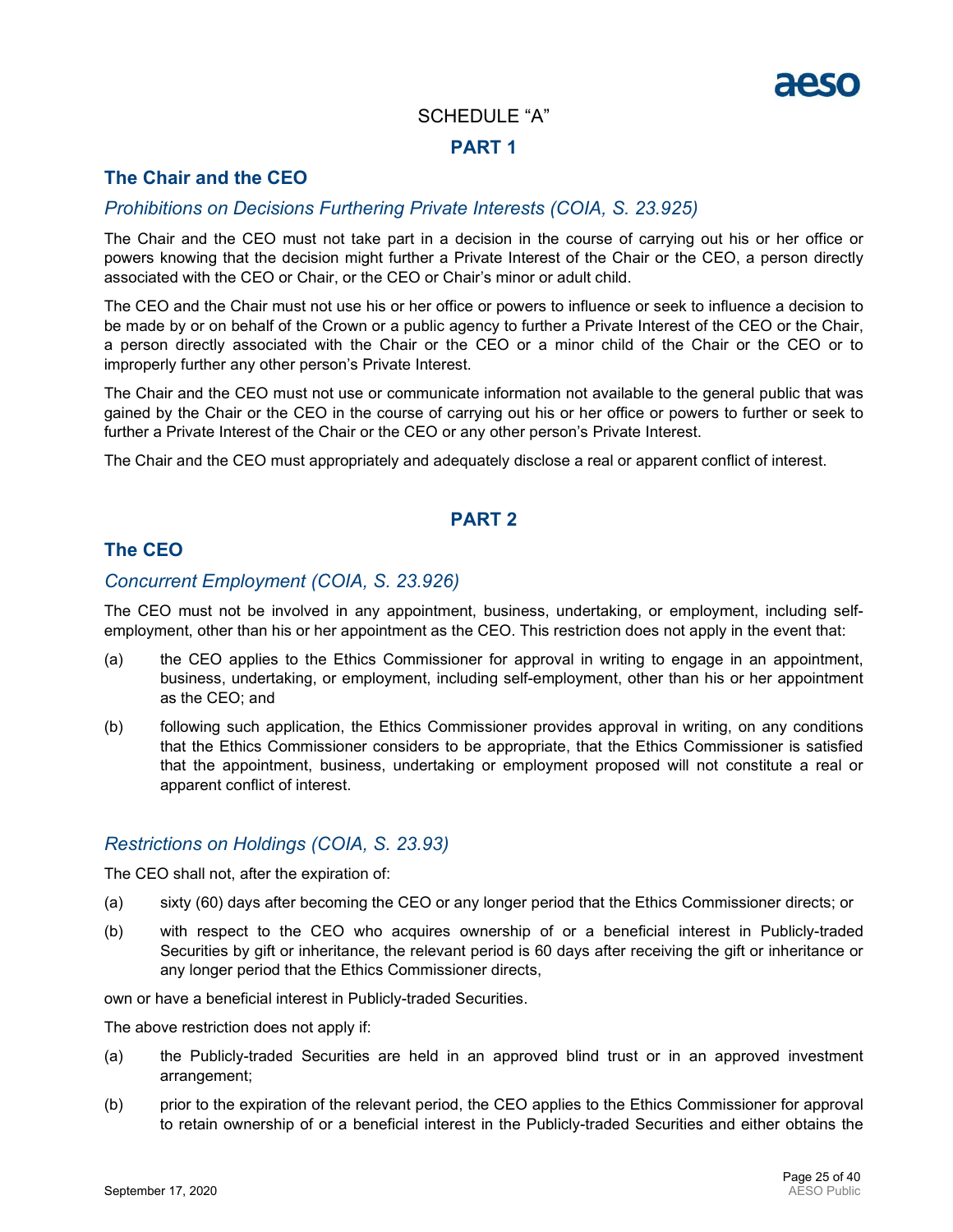

Ethics Commissioner's approval or, if the approval is refused, takes any steps that the Ethics Commissioner directs with respect to the disposition of the ownership or beneficial interest, or

(c) after the expiration of the relevant period, the CEO acquires ownership of or a beneficial interest in Publicly-traded Securities with the prior approval of the Ethics Commissioner.

The Ethics Commissioner may give an approval

- (a) under subsection (b) or (c), above, if the Ethics Commissioner is of the opinion that the Publiclytraded Securities are Securities of a corporation the interests of which are not likely to be affected by decisions of the Public Agency or by decisions of the Government within the scope of advice, advocacy, activity, or influence of the Public Agency, or
- (b) under subsection (b), above, if the Ethics Commissioner is of the opinion that the CEO will sustain a financial loss if the Publicly-traded Securities are disposed of and the public interest does not require disposition of the Publicly-traded Securities.

The Ethics Commissioner may approve the retention of Publicly-traded Securities to be held in a blind trust or an investment arrangement if the blind trust or investment arrangement, as the case may be, meets the criteria set forth in the COIA.

## *Disclosure Statements (COIA, S. 23.931 and 23.932)*

The CEO shall file with the Ethics Commissioner a disclosure statement in the form and manner determined by the Ethics Commissioner:

- (a) within sixty (60) days after becoming the CEO; and
- (b) in each subsequent year at the time specified by the Ethics Commissioner.

The CEO shall, within thirty (30) days after the occurrence of any material changes to the information contained in a current disclosure statement, file with the Ethics Commissioner an amending disclosure statement in the form provided by the Ethics Commissioner setting out the changes.

The CEO shall file with the Ethics Commissioner a return relating to: (i) their Spouse or Common Law Partner, (ii) a corporation having share capital and carrying on business or activities for profit or gain and the CEO is a director or senior officer of the corporation; (iii) a private corporation carrying on business or activities for profit or gain and the CEO owns or is the beneficial owner of shares of the corporation, (iv) a partnership of which the CEO is a partner or of which one of the partners is a corporation as described in (ii) and (iii), or a person or group of persons acting with the express or implied consent of the CEO, in a form and manner determined by the Ethics Commissioner,

- (a) within sixty (60) days after becoming the CEO;
- (b) within thirty (30) days after the occurrence of any material change in the information contained in a current return; and
- (c) within thirty (30) days after the day he or she ceases to be the CEO.

#### *Post-employment Restrictions (COIA, S. 23.937)*

- (a) No former CEO shall, for a period of twelve (12) months from their last day, lobby any public office holder as defined in the *Lobbyists Act* (Alberta).
- (b) No former CEO shall, for a period of twelve (12) months from their last day, act on a commercial basis or make representations on his or her own behalf or on behalf of any other person in connection with any ongoing matter in connection with which the former CEO, while the CEO, directly acted for or advised a Department or Public Agency involved in the matter.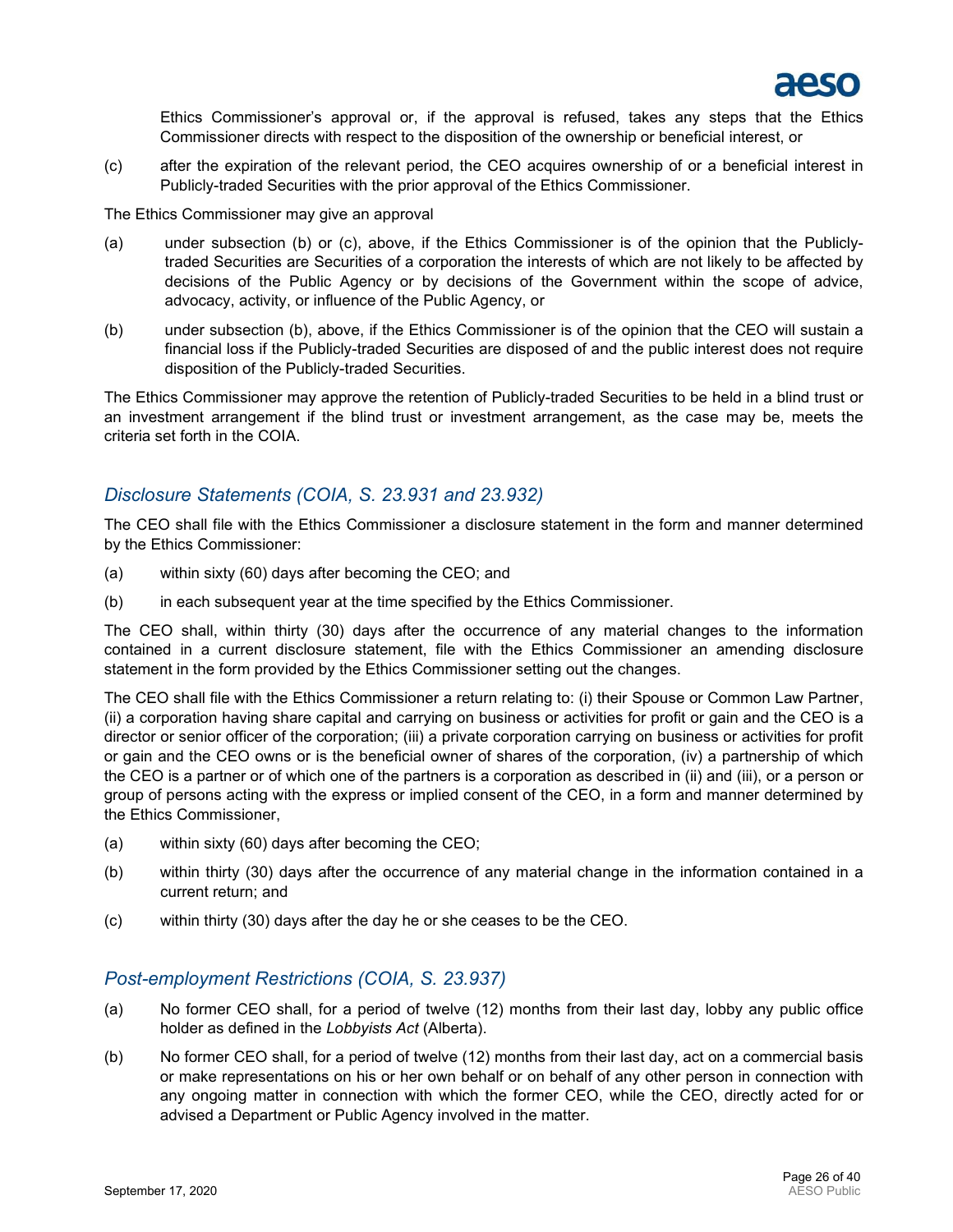

- (c) No former CEO shall, for a period of twelve (12) months from the last day the former CEO had a direct and significant official dealing with a Department or Public Agency, make representations with respect to a contract with or benefit from that Department or Public Agency.
- (d) No former CEO shall, for a period of twelve (12) months from the last day the former CEO had a direct and significant official dealing with a Department or Public Agency, solicit or accept on his or her own behalf a contract or benefit from that Department or Public Agency.
- (e) No former CEO shall, for a period of twelve (12) months from the last day the former CEO had a direct and significant official dealing with an individual, organization, board of directors or equivalent body of an organization, accept employment with that individual or organization or an appointment to the board of directors or equivalent body.

The above does not restrict the CEO or former CEO from: (i) being appointed to the board of directors or a governing body of another Public Agency; or (b) accepting employment with a Department of the public service or a Public Agency in accordance with Part 1 of the *Public Service Act* (Alberta).

The CEO or former CEO may apply to the Ethics Commissioner for a waiver or reduction of a time period set out above.

For the purpose of the foregoing subparagraphs  $(c) - (e)$  inclusive, the following is intended to provide guidance as to how the terms set out below are to be interpreted and applied.

"direct" is intended to refer to a communication, in any form, undertaken directly between the CEO and the chief executive office or other senior executive or official of a Market Participant, Department, or Public Agency with respect to any matter or issue within the mandate of the AESO. "significant official dealing" is intended to exclude any "direct" dealing by the CEO with a third party with respect to which neither the AESO nor the CEO has authority nor ability to make any regulatory decision nor other decision, nor to take, or cause to be taken, any initiative that would create any benefit, advantage, nor opportunity for the third party nor would cause such third party's Publiclytraded Securities to be affected**.**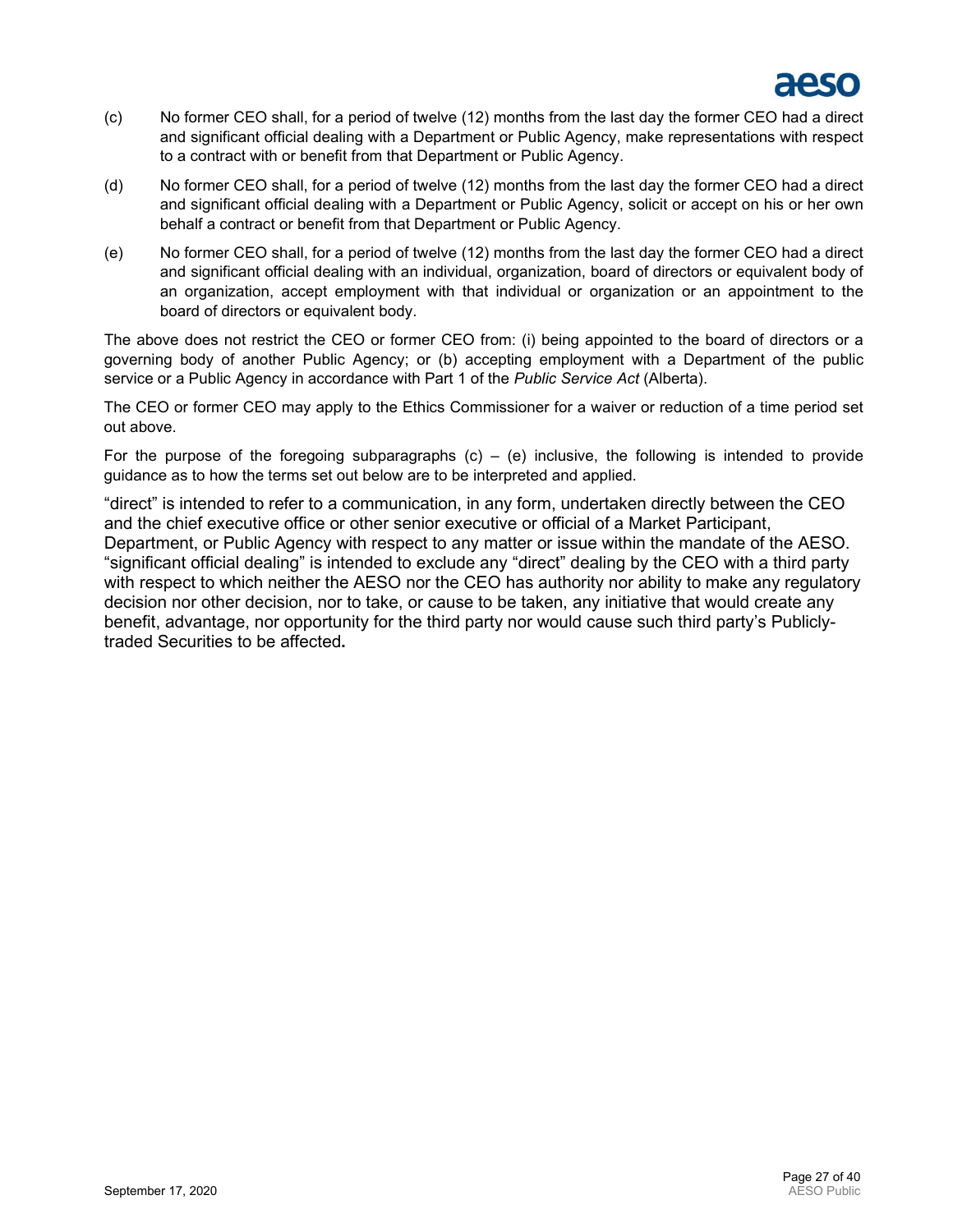

## **SCHEDULE "B" COMPLAINTS PROCEDURE**

#### <span id="page-27-0"></span>**1. PURPOSE**

The purpose of this Procedure is to create a common understanding with respect to what constitutes a Complaint and to develop a consistent process for Complaint submission, assessment, investigation, and reporting. This Procedure is incorporated by reference under all AESO Policies and Secondary Governance Documents.

#### **2. SCOPE**

This Procedure applies to all Employees.

#### **3. DEFINITIONS**

All capitalized terms used in this Procedure have the meaning set forth in Appendix A. Remaining terms are to be interpreted using their plain language meaning.

#### **4. ROLES AND RESPONSIBILITES**

- 4.1 Employees are responsible for:
	- (i) reporting Wrongdoings by submitting Complaints in accordance with this Procedure; and
	- (ii) cooperating during the course of an authorized Complaint investigation undertaken in accordance with this Procedure.
- 4.2 Employees who act as Complaint Managers are responsible for carrying out their responsibilities with respect to the assessment, investigation, resolution, and reporting of Complaints as set out in this Procedure.
- 4.3 The Vice President, Law is responsible for reviewing this Procedure and for providing an annual report to the AESO Board as set forth in Section [12.2.](#page-34-0)

#### **5. COMPLIANCE AND OBLIGATION TO REPORT**

- 5.1 Employees must comply with the following:
	- (i) Policies;
	- (ii) Secondary Governance Documents; and
	- (iii) applicable laws.
- 5.2 Employees must report any Wrongdoing by submitting a Complaint in accordance with Section [6](#page-28-0) of this Procedure.
- 5.3 Employees who commit a Wrongdoing are subject to appropriate disciplinary action up to and including termination of employment or termination of contract.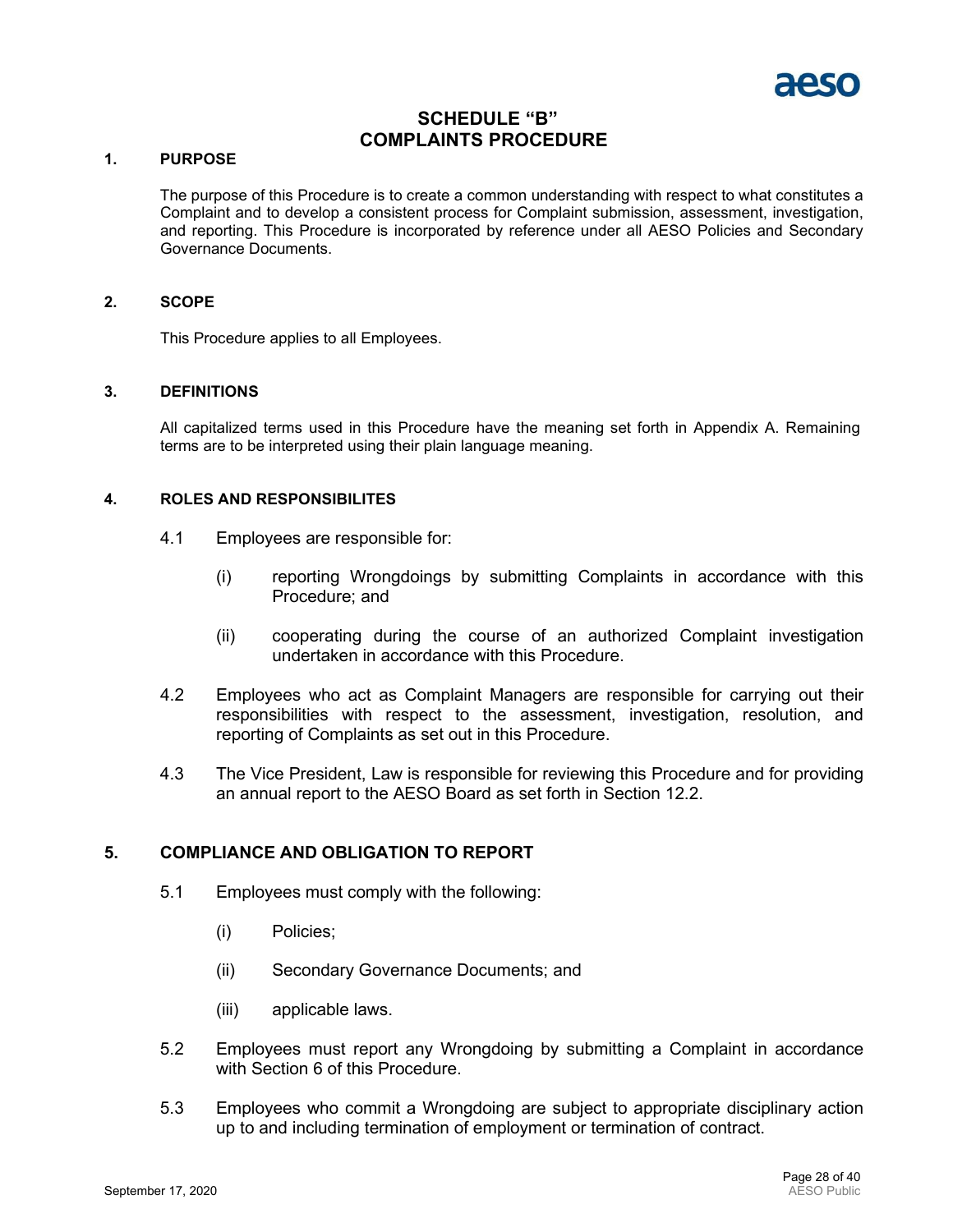

- <span id="page-28-3"></span><span id="page-28-1"></span>5.4 No Employee shall take or direct any of the following measures against an Employee who has, in good faith, requested advice about making a Complaint, made a Complaint, cooperated in an investigation under this Procedure, declined to participate in a Wrongdoing, or done anything in accordance with this Procedure:
	- (i) a dismissal, layoff, suspension, demotion or transfer, discontinuation or elimination of a job, change of job location, reduction in wages, change in hours of work, or reprimand;
	- (ii) any measure, other than one mentioned in subsection [\(i\),](#page-28-1) that adversely affects the Employee's employment or working conditions; or
	- (iii) a threat to take any of the measures mentioned in subsections [\(i\)](#page-28-1) or [\(ii\).](#page-28-2)
- <span id="page-28-2"></span>5.5 Nothing in this Procedure prevents the People and Culture and Customer Experience Department ("PCCE") or any Employee from making a reasonable human resource management decision in good faith.
- <span id="page-28-4"></span>5.6 Nothing in this Procedure prevents the investigation of a Wrongdoing in the absence of a Complaint where there is a reasonable belief that a Wrongdoing has been committed.
- 5.7 An Employee who has a reasonable belief they have been subject to a form of reprisal described in Section [5.4](#page-28-3) may submit a Complaint in accordance with Section [6](#page-28-0) of this Procedure.

## <span id="page-28-0"></span>**6. PROCEDURE FOR SUBMITTING A COMPLAINT**

- 6.1 An Employee must submit a Complaint to one of the following:
	- (i) The Leader or PCBP of the Employee;
	- (ii) The Policy Owner of the applicable Policy; or
	- (iii) The Ethics Hotline.

**If the Employee believes that there is an imminent risk of a substantial and specific danger to the life, health, or safety of individuals or the environment, the Employee should contact the appropriate authorities including, where appropriate, 911.** Nothing in this Procedure is intended, in any way, to limit an Employee's rights under applicable laws or discourage an Employee from seeking assistance from the appropriate authorities where there is an imminent risk or where otherwise required by applicable laws.

- 6.2 Complaints may be submitted in writing or verbally. Acceptable forms of submission include in person communication, telephone, email, or mail delivery. The recipient of a verbal Complaint must acknowledge receipt and make a written record of the details of the Complaint in accordance with this Procedure.
- 6.3 Complaints must include an express statement by the complainant that they wish to submit the Complaint in accordance with this Procedure. Subject to Section [5.6,](#page-28-4) requests for advice or support are not considered to be Complaints unless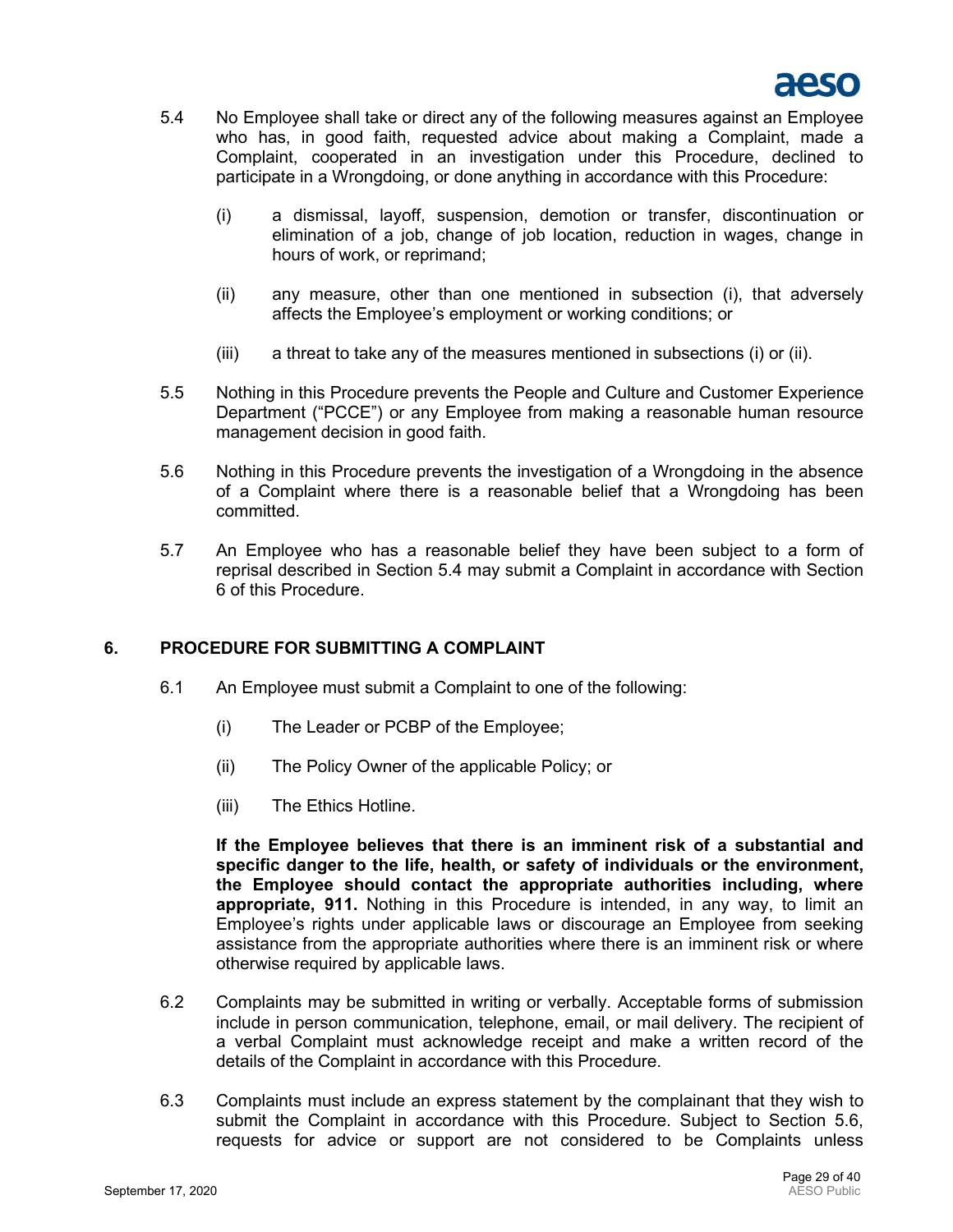

accompanied by this express statement. Nothing in this Procedures prevents the recipient from proceeding with the investigation of a potential Wrongdoing on behalf of the AESO on their own inititiatve if they believe it is warranted in the circumstances.

- 6.4 Complaints must clearly identify:
	- (i) the date of submission and, if known, the date of the Wrongdoing;
	- (ii) a description of the Wrongdoing, including all relevant details and supporting evidence;
	- (iii) the name of all individuals impacted by the Wrongdoing by way of specific reference or general description;
	- (iv) the name of the individual alleged to have committed the Wrongdoing, if applicable;
	- (v) a point of contact, including a name, mailing address and telephone number;
	- (vi) if submitting the Complaint on behalf of another, written consent or authorizing documentation allowing the representative to act on behalf of the complainant; and
	- (vii) any other additional information that may be reasonably required in order to investigate the matters set out in the Complaint.

Notwithstanding the foregoing, Complaints that are submitted to the Ethics Hotline may be anonymous and are not required to identify the complainant.

#### **7. PROCEDURE FOR RECEIVING A SUBMITTED COMPLAINT**

- 7.1 If the recipient is a Leader or PCBP, the Leader or PCBP shall, as soon as reasonably practical, forward the Complaint to the applicable indiviudal outlined below in Section [7.2](#page-29-0) and shall cooperate with the assessment, investigation, and resolution of the Complaint.
- <span id="page-29-0"></span>7.2 The Employee responsible for assessing, investigating, and resolving a Complaint ("Complaint Manager") is the applicable Policy Owner. The applicable Policy Owners are set forth in Appendix B, as may be amended and replaced from time to time. The Complaint Manager shall also report the Complaint to the Vice President, Law, Vice President, PCCE and the Chair of the Audit Committee in accordance with Section [12.1.](#page-34-1)

In the event that an Employee is unable to act as a Complaint Manager due to a conflict of interest, the Employee responsible for acting as Complaint Manager shall be the Leader of such Employee or such other Employee as may be appointed by the Vice President, Law or Vice President, PCCE, as applicable.

7.3 If a Policy Owner believes that a Complaint may relate to another Policy, the Policy Owner shall refer the Complaint to the other applicable Policy Owner. If a Complaint relates to more than one Policy, the applicable Policy Owners shall be jointly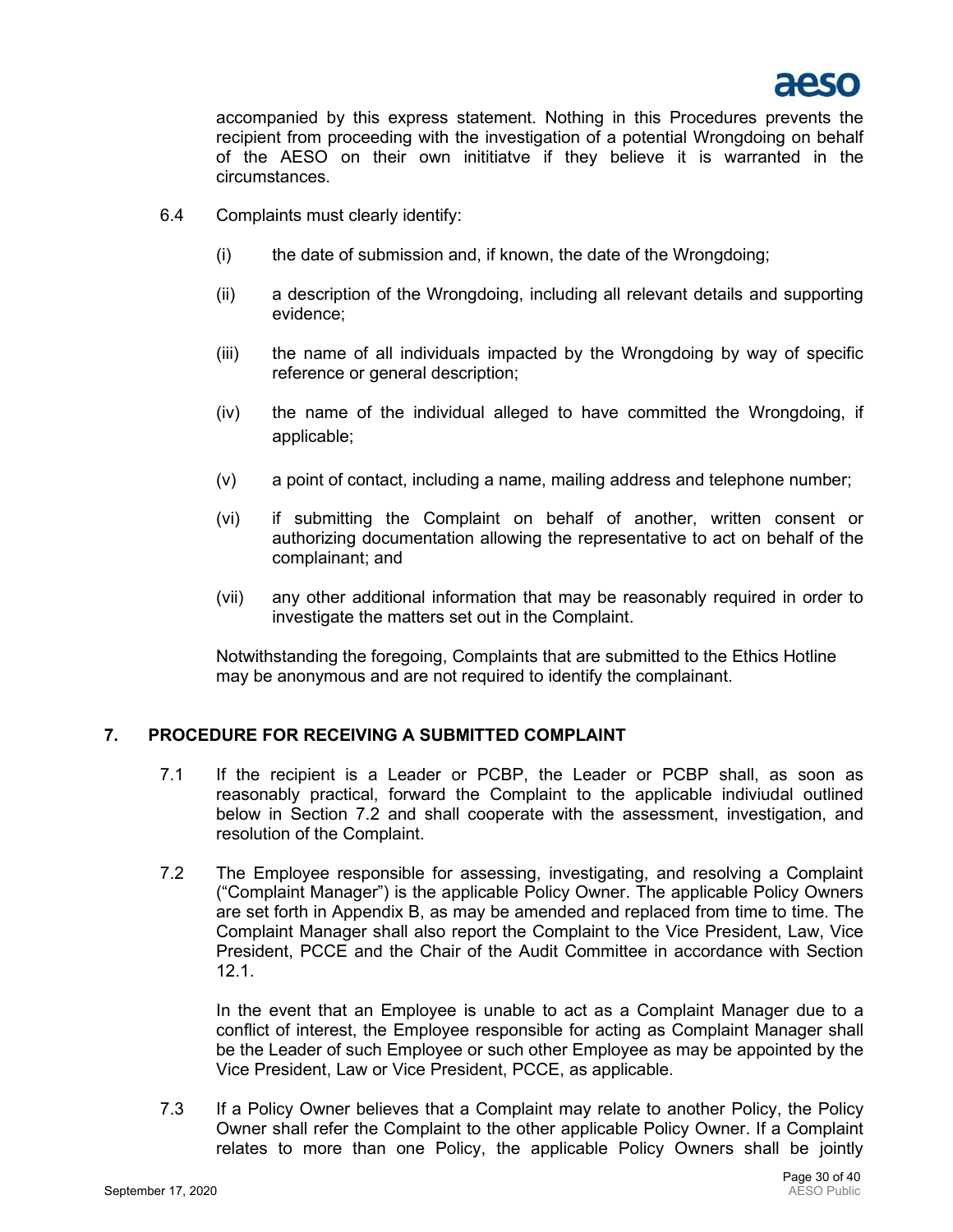

responsible for assessing, investigating, and resolving the Complaint and shall cooperate and coordinate in order to avoid the duplication of processes and ensure a fair and effective assessment, investigation, and resolution.

- <span id="page-30-0"></span>7.4 The Policy Owner shall, as soon as reasonably practical, issue a communication confirming receipt of the Complaint to the complainant, which shall include the following:
	- (i) confirmation of receipt;
	- (ii) a unique tracking number;
	- (iii) an anticipated date of completion; and
	- (iv) a description of the Complaint to be investigated.
- 7.5 The Policy Owner, in the communication issued in accordance with Section [7.4](#page-30-0) may also:
	- (i) reiterate any verbal clarification; or
	- (ii) identify any unsuccessful attempts to contact the complainant for further clarification and request additional clarification.
- 7.6 All Employees who receive a Complaint or who are involved in the assessment, investigation, or resolution of a Complaint under this Procedure shall treat and maintain all information related to the Complaint as confidential, except in the event:
	- (i) there is an imminent risk of a substantial and specific danger to the life, health, or safety of individuals or the environment;
	- (ii) there is a reasonable belief that an offence has been committed or may have been committed under applicable laws; or
	- (iii) as otherwise may be required in accordance with applicable laws.

Any related use or disclsoure of personal information will be strictly limited to only that which is required to achieve the authorized purposes as set out in this Procedure and to align with the obligations set forth in the Privacy Policy and applicable laws.

This Section does not apply to the annual report that is prepared and disclosed in accordance with Section [12.2,](#page-34-0) provided that such annual report does not contain any personal information and is prepared on an annoymous basis.

## <span id="page-30-1"></span>**8. PROCEDURE FOR ASSESSING A SUBMITTED COMPLAINT**

- <span id="page-30-2"></span>8.1 The Complaint Manager shall perform an intial assessment to determine if:
	- (i) the Complaint is frivolous or vexatious, has not been made in good faith, or does not deal with a Wrongdoing;
	- (ii) the Complaint does not provide adequate particulars about the Wrongdoing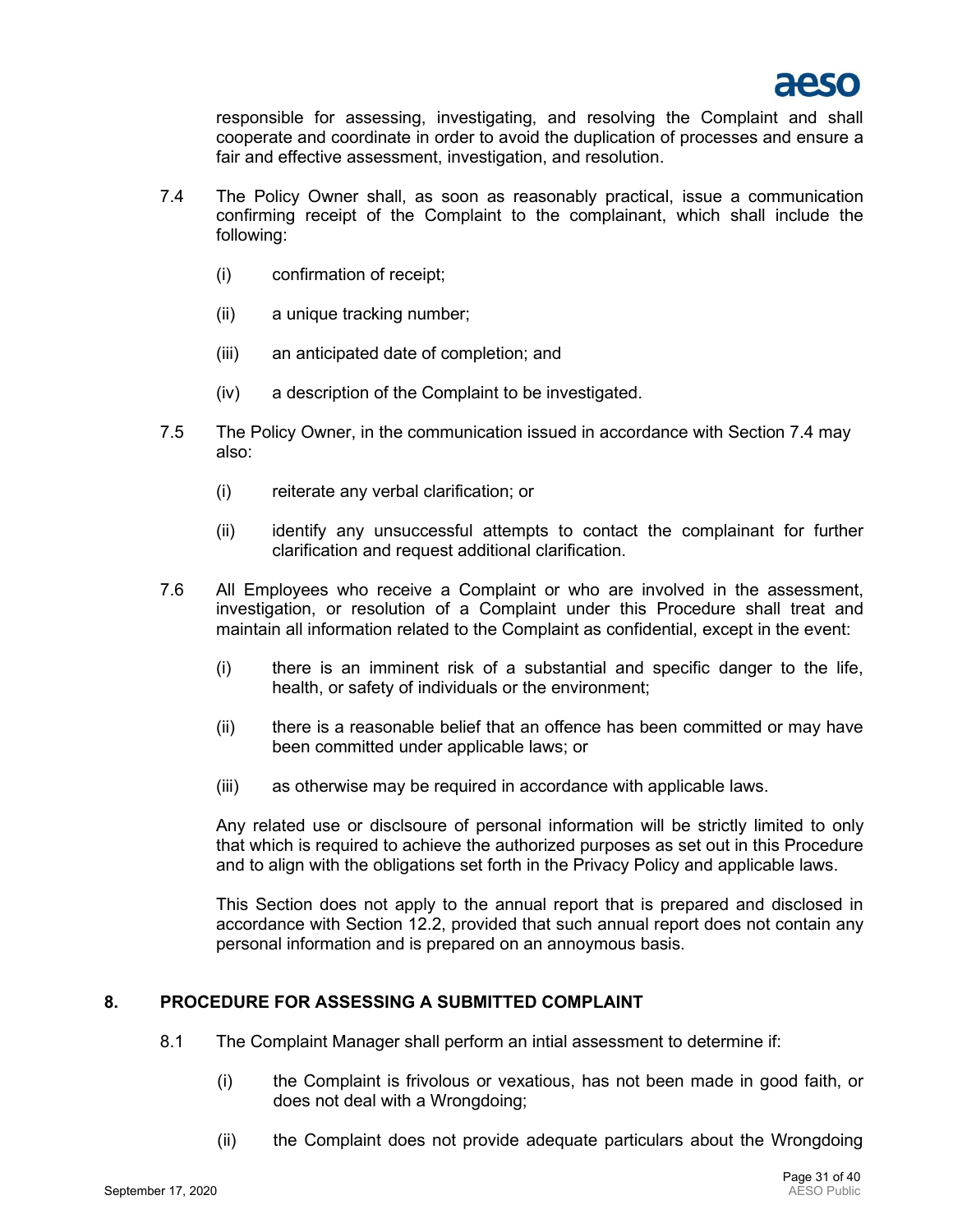

as required by Section [6](#page-28-0) to permit the conduct of a fair and effective investigation;

- (iii) the Complaint could more appropriately be dealt with, initially or completely, according to another procedure available pursuant to applicable laws; or
- (iv) there is another valid reason for not investigating the Complaint.

In the event Section [8.1](#page-30-1)[\(ii\)](#page-30-2) applies, the Complaint Manager shall use reasonable efforts to contact the complainant and request adequate particulars about the Wrongdoing before closing the Complaint in accordance with Section [8.2.](#page-31-0)

- <span id="page-31-0"></span>8.2 The Complaint Manager is not required to investigate a Complaint or, if an investigation has been initiated, may cease the investigation if the Complaint meets one or more of the criteria set forth in Section [8.1.](#page-30-1) The Complaint Manager shall issue a communication closing the Complaint to the complainant, which shall include:
	- (i) a denial to conduct an investigation;
	- (ii) the reasons for the denial; and
	- (iii) any alternative avenues of recourse, if applicable.
- 8.3 The Complaint Manager may, at any time, consult with the Vice President, Law regarding the assessment, investigation, and resolution of a Complaint.
- <span id="page-31-1"></span>8.4 A complainant may withdraw a Complaint at any time; however, the Complaint Manager may continue to investigate a potential Wrondoing on behalf of the AESO on their own initiative.

#### <span id="page-31-2"></span>**9. PROCEDURE FOR INVESTIGATING A SUBMITTED COMPLAINT**

- 9.1 Subject to Sections [8.2](#page-31-0) and [8.4,](#page-31-1) the Complaint Manager shall conduct an investigation and determine whether a Wrongdoing has occurred. The Complaint Manager may seek the assistance of a third party in performing the investigation and determining whether a Wrongdoing has been committed.
- 9.2 The Complaint Manager may gather relevant evidence and may engage other Employees as may be necessary to conduct a fair and effective investigation. Investigation participants will be limited to only those Employees who are in a position to advance the investigation process and provide necessary insight into the circumstances. The complainant's identity will only be revealed as part of the investigation if complainant-specific identification is required to conduct a fair and effective investigation or as required by applicable laws.
- 9.3 The investigation must be carried out with as much expedition as a proper consideration of the Complaint allows. The process must be consistent with the principles of procedural fairness and natural justice.
- <span id="page-31-3"></span>9.4 A determination may not be made in relation to the Wrongdoing by the Complaint Manager unless reasonable steps have been taken to inform the Employee alleged to have committed the Wrongdoing, if appliable: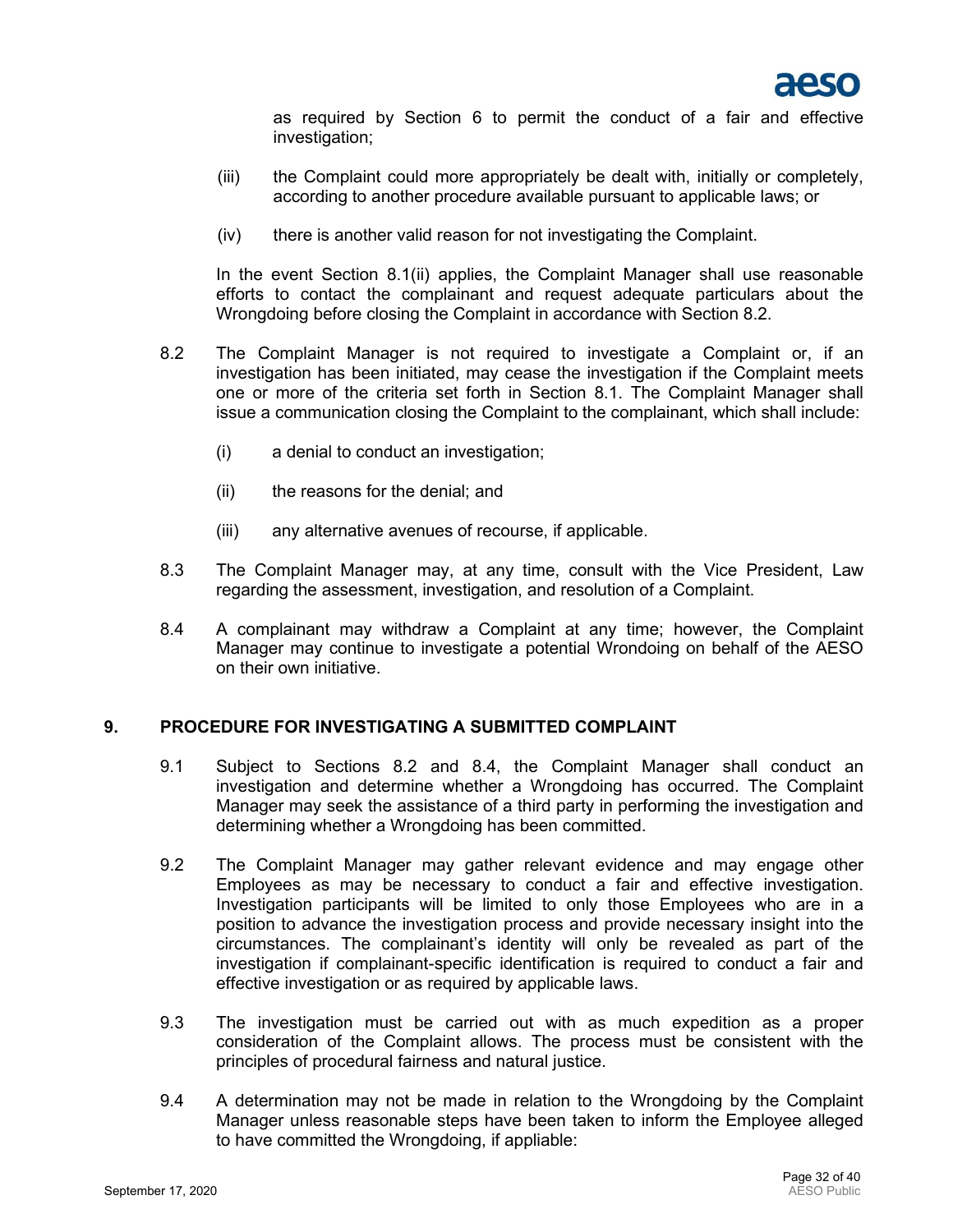

- (i) of the details of the Complaint, including any subsequent variation of those details; and
- (ii) that they have a reasonable opportunity to make a statement in relation to the Complaint.

The statement may be a written or verbal statement and should be provided within seven (7) calendar days or such longer period as may be permitted by the Complaint Manager, in their discretion. An Employee who does not make a statement in relation to the alleged Wrongdoing is not, for that reason alone, to be taken to have admitted to committing the Wrongdoing.

- <span id="page-32-0"></span>9.5 If the Complaint Manager determines that a Wrongdoing has been commited by an Employee, the Complaint Manager shall determine and recommend the appropriate disciplinary action. The process for imposing any disciplinary action must be consistent with the principles of procedural fairness and natural justice. Disciplinary action may not be imposed on a person unless reasonable steps have been taken to inform the Employee:
	- (i) of the determination that has been made;
	- (ii) of the discpinary actions that are under consideration;
	- (iii) of the factors that are under consideration in determing any disciplinary action to be imposed; and
	- $(iv)$  that they have a reasonable opportunity to make a statement in relation to the disciplinary actions under consideration.

The statement may be a written or verbal statement and should be provided within seven (7) calendar days or such longer period as may be permitted by the Complaint Manager, in their discretion.

#### <span id="page-32-1"></span>**10. PROCEDURES FOR RESOLVING A SUBMITTED COMPLAINT**

- 10.1 On completing an investigation, the Complaint Manager shall prepare a report that sets out:
	- (i) the Complaint Manager's findings and reasons for those findings; and
	- (ii) any recommendations or corrective measures the Complaint Manager considers appropriate regarding the Complaint and the Wrongdoing.

The report shall be provided the Vice President, Law and such other Employees as may be necessary to implement the recommendations and corrective measures.

- 10.2 The Complaint Manager shall issue a communication to the complainant closing the Complaint, which shall include:
	- (i) the alleged Wrongdoing;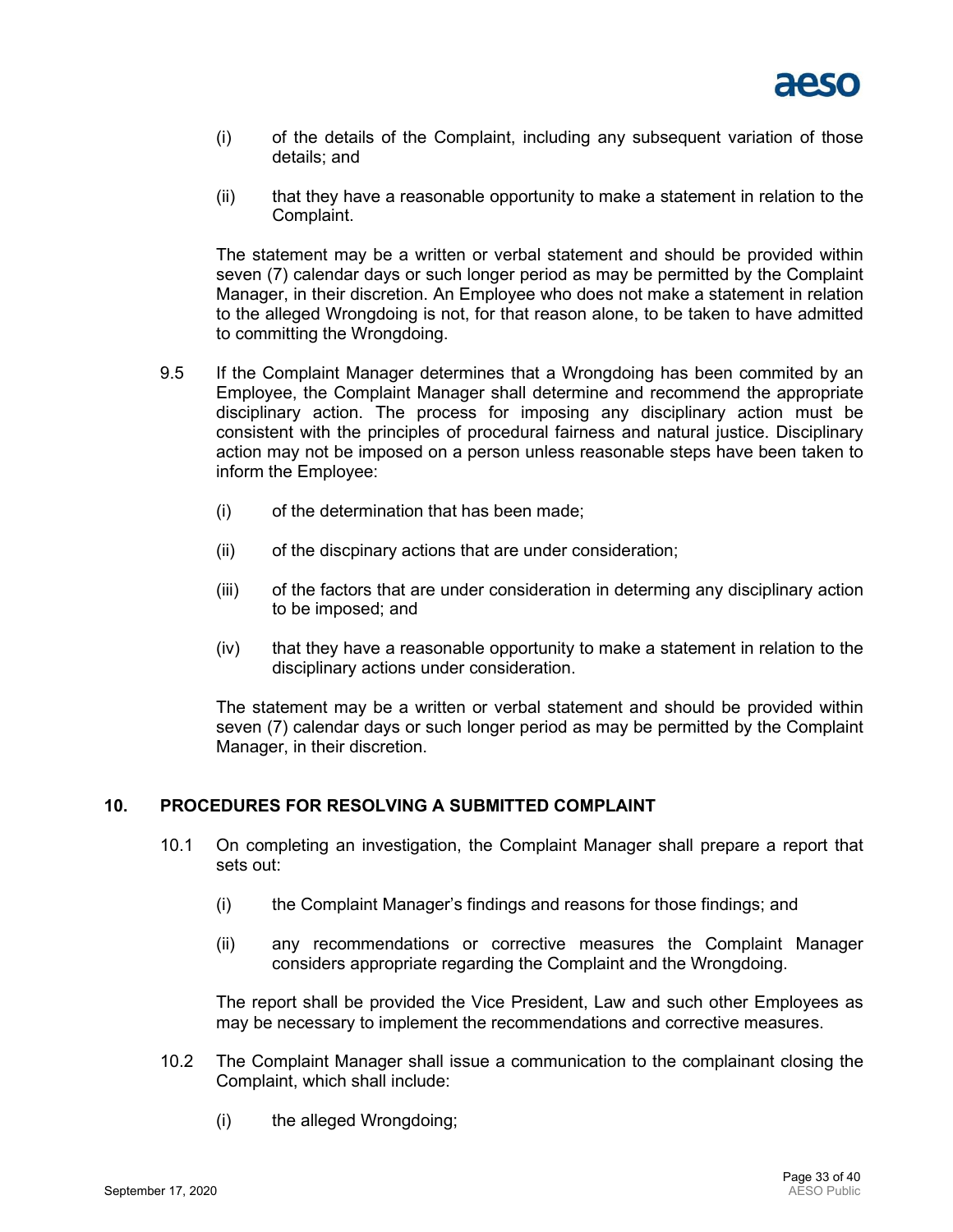

- (ii) the summary of the investigation process;
- (iii) the determination under Section Section [9.1;](#page-31-2)
- (iv) any recommendations made or corrective measures taken in relation to the Wrongdoing, if applicable; and
- (v) any alternative avenues of recourse, if applicable.
- 10.3 The Complaint Manager shall also issue a communication to an Employee alleged to have commited a Wrongdoing closing the Complaint, which shall include:
	- (i) the alleged Wrongdoing;
	- (ii) the summary of the investigation process;
	- (iii) the determinations under Section [9.1](#page-31-2) and Section [9.4;](#page-31-3)
	- (iv) any disciplinary actions imposed as a result of a determination under Section [9.5;](#page-32-0) and
	- (v) if a statement of reasons was given to the Employee regarding a determination under Section [9.4](#page-31-3) or [9.5,](#page-32-0) that statement of reasons.
- 10.4 Within a reasonable period of time following the submission of the report under Section [10.1,](#page-32-1) the Complaint Manager shall follow-up with the recipients of the report regarding the implementation of any recommendations or corrective measures and the enforcement of any discplinary action, as applicable.

#### **11. PROCEDURES FOR INVESTIGATING OTHER WRONGDOINGS OR REFERRING WRONGDOINGS**

- 11.1 If an AESO Personnal receives an allegation of Wrongdoing that has been made anonymously or by an individual who is not an Employee, the Employee must refer the allegation to the appropriate Complaint Manager. The Complaint Manager shall assess, investigate, and resolve the allegation in the same manner as a Complaint.
- 11.2 If, during an investigation, the Complaint Manager has a reasonable belief that another Wrongdoing has been committed or may have been committed, the Complaint Manager may investigate that Wrongdoing in accordance with this Procedure.
- <span id="page-33-1"></span>11.3 If, during an investigation, the Complaint Manager has a reasonable belief that the Complaint is more appropriately dealt with, initially or completely, under another procedure available pursuant to applicable laws, the Complaint Manager may refer the Complaint to the other department, public entity or office of the Legislature to which the Complaint relates, subject to Section [11.4.](#page-33-0)
- <span id="page-33-0"></span>11.4 If, during an investigation, the Complaint Manager has a reasonable belief that:
	- (i) there is an imminent risk of a substantial and specific danger to the life, health, or safety of individuals or the environment; or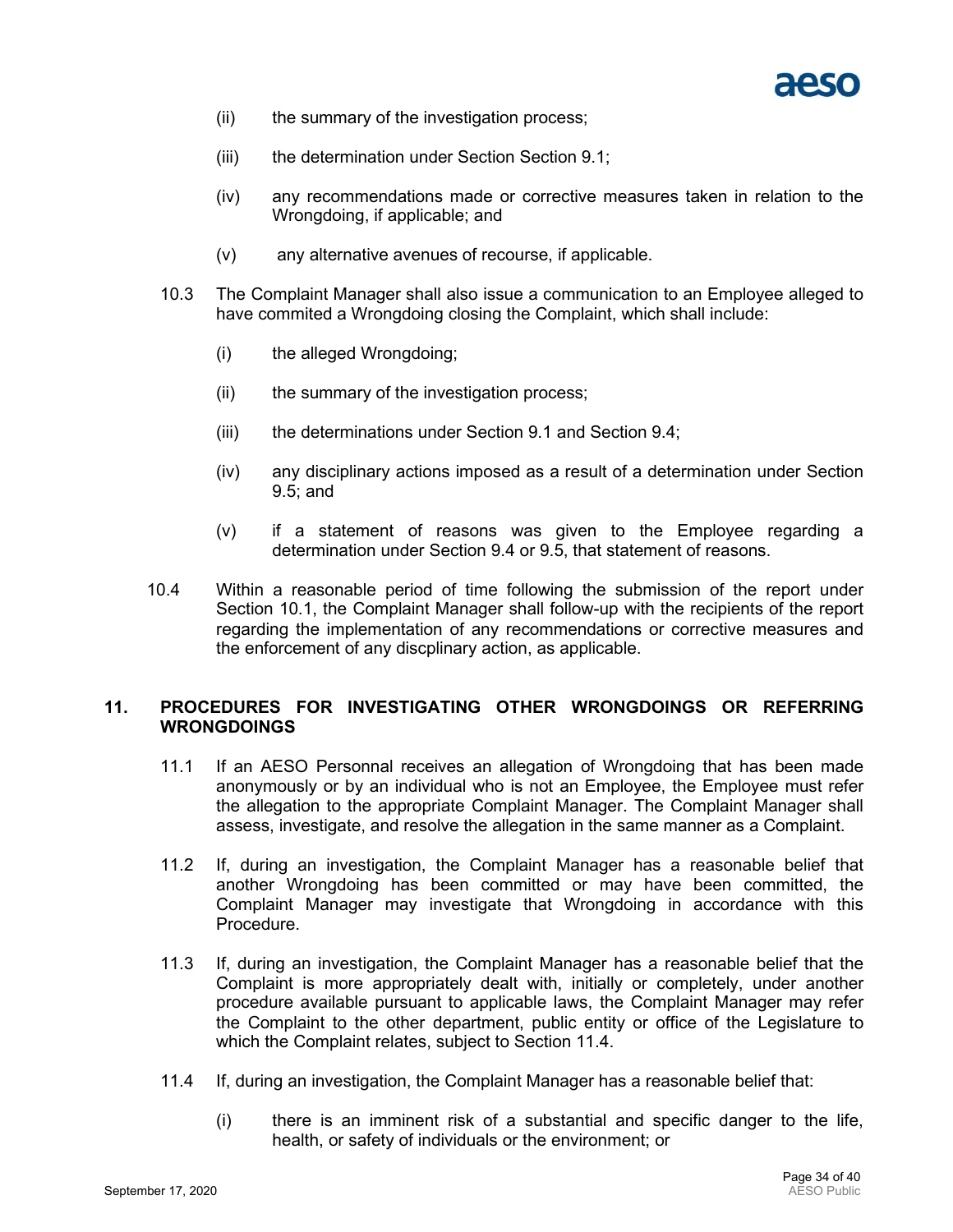

(ii) an offence has been committed or may have been committed under applicable laws,

The Complaint Manager must report the matter to a law enforcement agency and any other appropriate authorities. If circumstances permit, the Complaint Manager shall consult with the Vice President, Law and Vice President, PCCE prior to reporting the matter. If circumstances do not permit, the Complaint Manager shall notify the Vice President, Law and Vice President, PCCE as soon as practical after reporting the matter.

- 11.5 If a Complaint is reported to a law enforcement agency or other appropriate authorities in accordance with Section [11.2,](#page-33-1) the Complaint Manager:
	- (i) must suspend the investigation of the Complaint; and
	- (ii) may resume the suspended investigation only after any charge related to an alleged offence, or any investigation by a law enforcement agency or other appropriate authorities, has been finally disposed of.

## <span id="page-34-1"></span>**12. REPORTING**

- 12.1 Policy Owners must report all Complaints to the Vice President, Law, the Vice President, PCCE, and the Chair of the Audit Committee. Policy Owners must also report the outcomes of their assessments and investigations, as well as the resolutions of the Complaints and any recommendations made or corrective measures taken in relation to the Wrongdoing.
- <span id="page-34-0"></span>12.2 The Vice President, Law must prepare a report annually for each of the Audit Committee, the Human Resources Committee, and the Governance and Nominations Committee on all Complaints made pursuant to this Procedure. The report for the Audit Committee will include all Complaints related to the AESO Code of Conduct, the report for the Human Resources Committee will include all Complaints related to human resource matters, and the report for the Governance and Nominations Committee will include all other Complaints. Each report must include the following information, but only such information as applicable to the committee:
	- (i) the number of Complaints received under this Procedure and the number of Complaints acted on;
	- (ii) the number of investigations commenced under this Procedure; and
	- (iii) in the case of an investigation that results in a finding of Wrongdoing, a description of the Wrongdoing and (A) any recommendations made or corrective measures taken in relation to the Wrongdoing, and (B) if correction measures are not taken, the reasons provided.

Each report will exclude any personal information and will be prepared on an anonymous basis. Each report will be presented to the applicable committee of the AESO Board.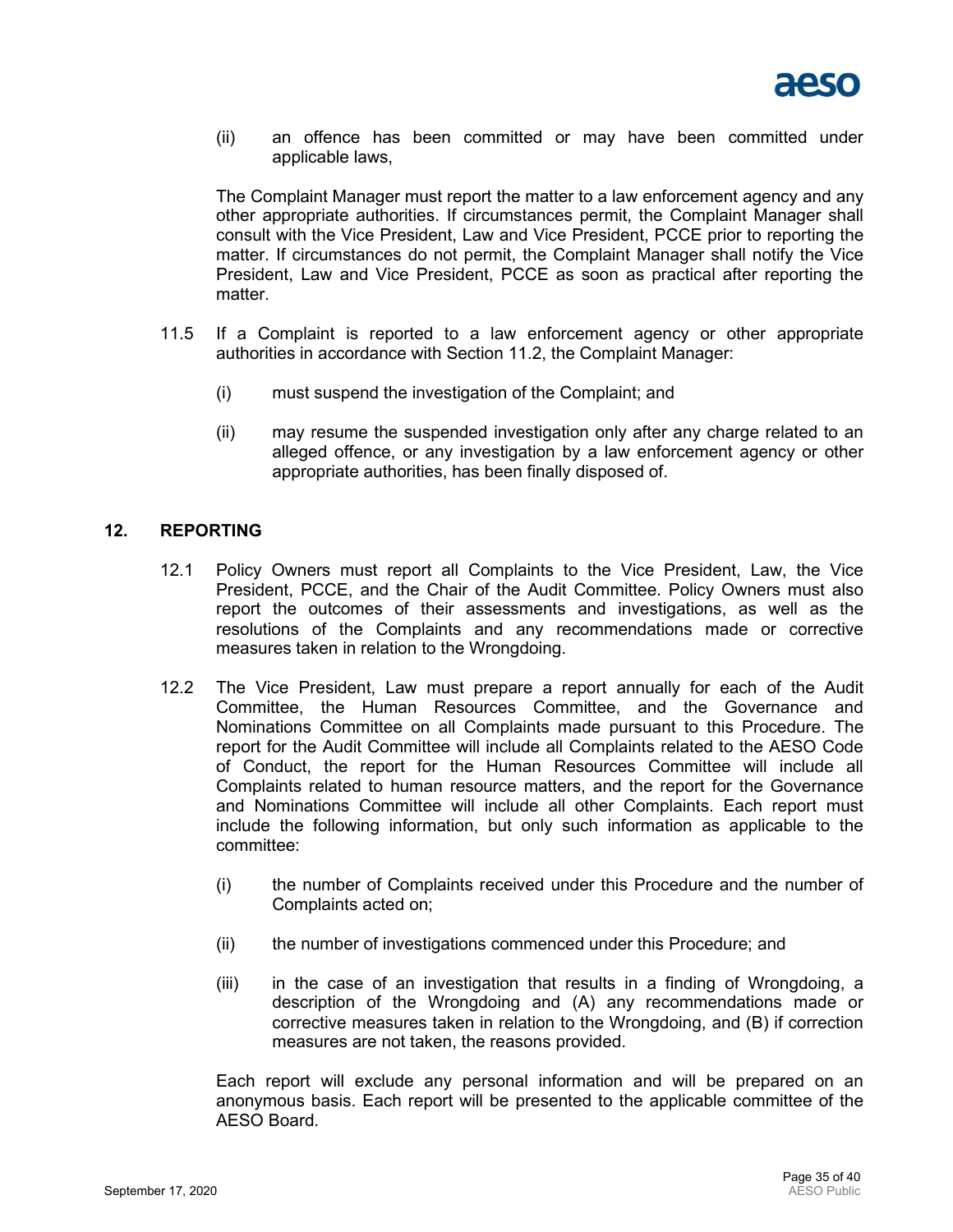

12.3 With respect to Complaints that are received through the Ethics Hotline, the Vice President, Law shall receive them and provide notice of such Complaints to the CEO and the Chair of the Audit Committee upon receipt.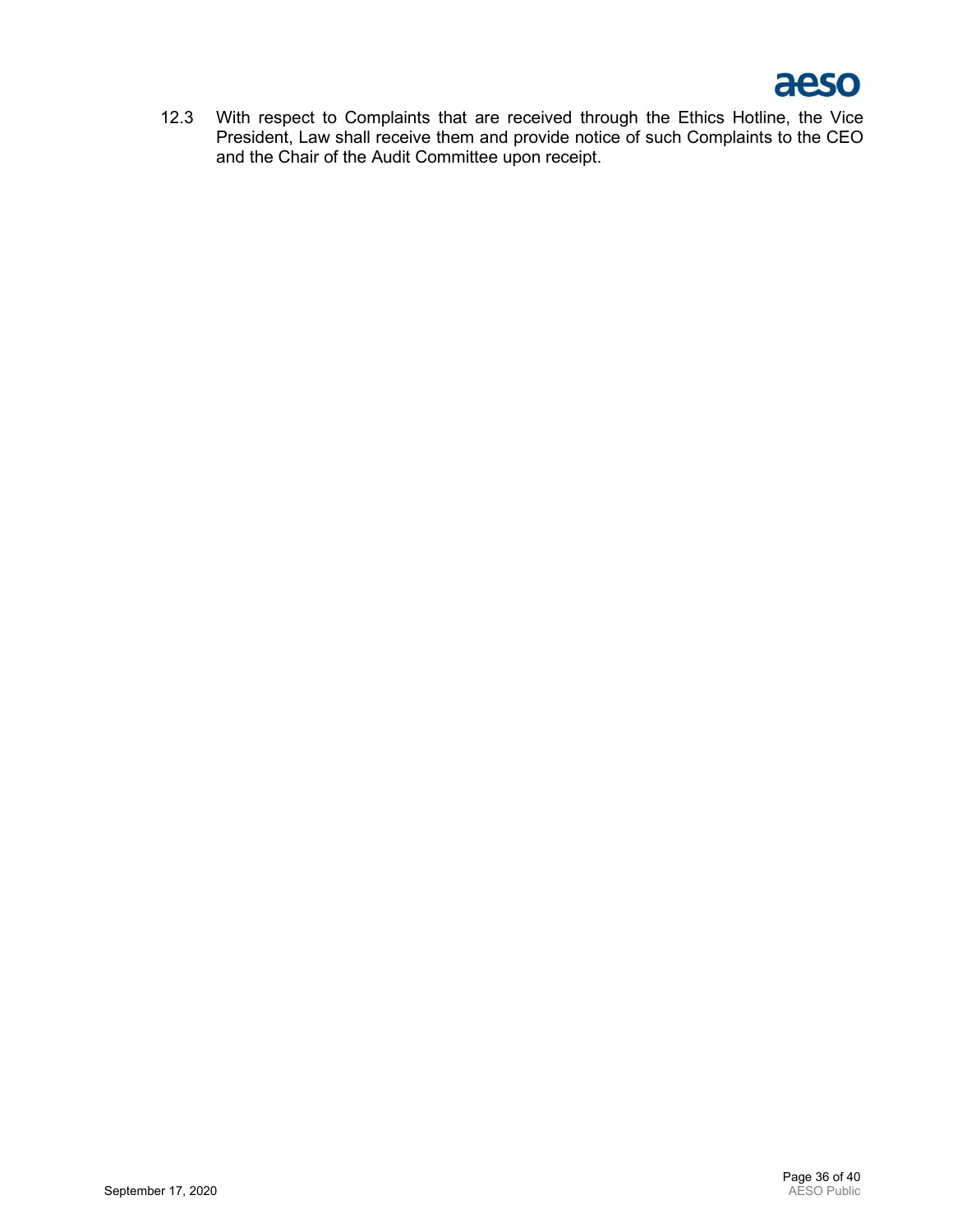

#### **13. APPLICATION**

- 13.1 Any incidents related to a violation of this Procedure must be reported to the Vice President, Law.
- 13.2 Any Employee who fails to comply with this Procedure may be subject to disciplinary action up to and including termination of employment or termination of contract, as applicable.

#### **14. AMENDMENTS**

Any revision or revocation of this Procedure must be approved by the AESO Board. Notwithstanding the foregoing, the Vice President, Law may make such minor revisions and corrections to this Procedure as may be necessary for the proper administration of this Procedure.

## **15. ADMINISTRATION**

- 15.1 The Owner of this Procedure is the Vice President, Law. The Owner is responsible for reviewing and updating this Procedure.
- 15.2 All inquiries regarding this Procedure and its administration should be directed to the Vice President, Law.

#### **16. REVIEW**

This Procedure will be reviewed every three (3) years or more frequently, if required, by the Vice President, Law and all revisions will be documented in Section [19.](#page-36-0)

#### **17. EFFECTIVE DATE**

This Procedure is effective as of October 1, 2020.

#### **18. APPROVAL**

| <b>Authority</b> | <b>Signature</b> | Version Date \           |
|------------------|------------------|--------------------------|
| AESO Board Chair |                  | Click here to enter date |

## <span id="page-36-0"></span>**19. REVISION HISTORY**

| Version                         | <b>Date</b>   | <b>Description</b> | <b>Author</b>       |  |  |  |  |
|---------------------------------|---------------|--------------------|---------------------|--|--|--|--|
| V1.0                            | Click here to | Initial Draft      | Vice President, Law |  |  |  |  |
|                                 | enter a date. |                    |                     |  |  |  |  |
| <b>Reviewers Name and Title</b> |               |                    |                     |  |  |  |  |
| Pauline McLean                  |               |                    |                     |  |  |  |  |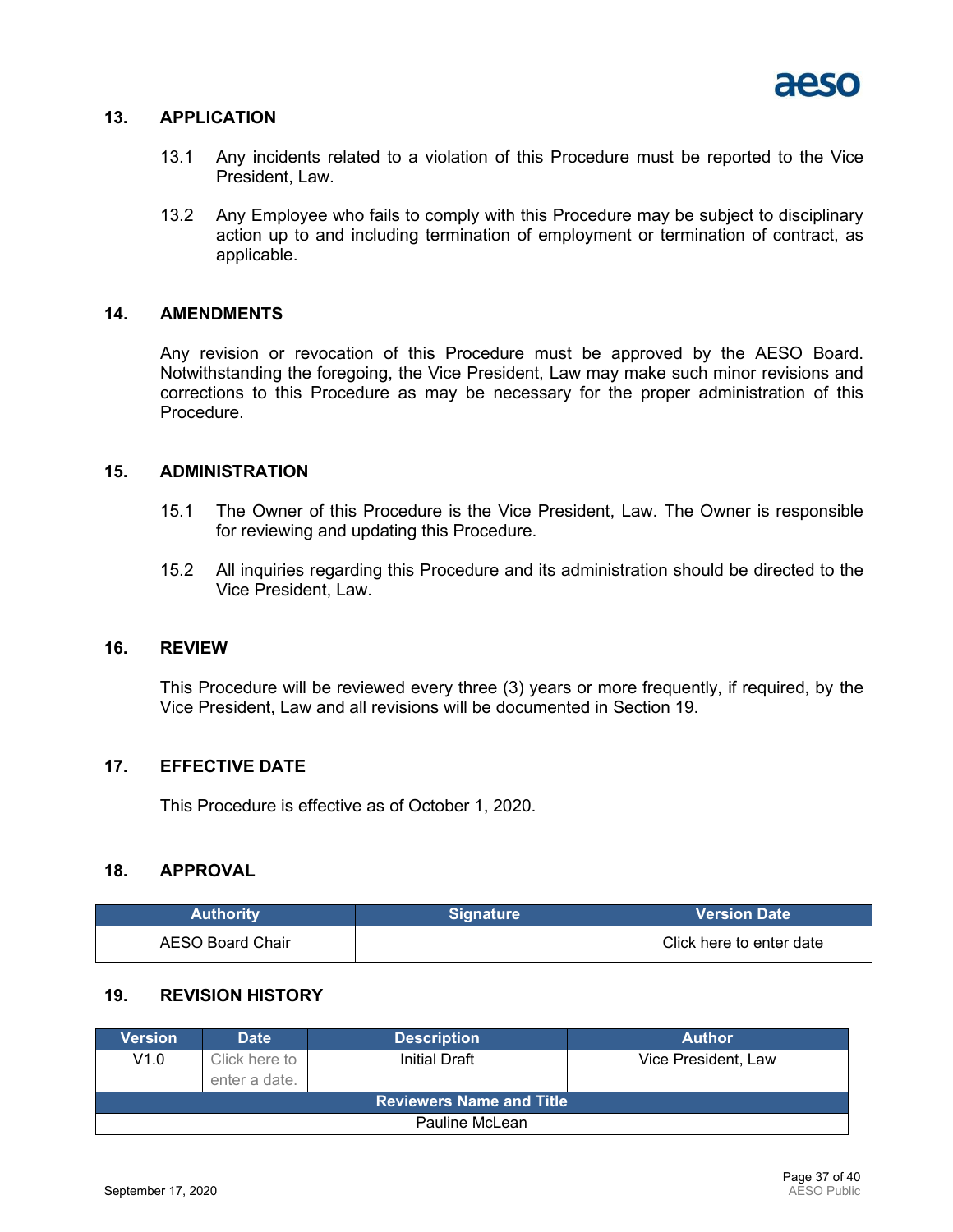

#### **APPENDIX A: GLOSSARY**

- a) "**AESO**" means the Independent System Operator, operating as the Alberta Electric System Operator.
- b) "**AESO Board**" means the members of the AESO who are appointed pursuant to the *Electric Utilities Act* (Alberta).
- c) "**CEO**" means the President and Chief Executive Officer of the AESO.
- d) "**Complaint**" means an allegation of a Wrongdoing that is submitted by an Employee in accordance with Section [6.](#page-28-0)
- e) "**Complaint Manager**" has the meaning set forth in Section [7.2.](#page-29-0)
- f) "**Employees**" means in relation to the AESO, an employee and includes a Person who performs a service for the AESO as an appointee, volunteer or student or under a contract or agency relationship with the AESO.
- g) "**Guideline**" means a document that outlines the recommended actions for a particular undertaking.
- h) "**Leader**" means, in relation to an Employee, the Employee that they directly report to.
- i) "**People & Culture Business Partner**" or "**PCBP**" means, in relation to an Employee, the Employee that is assigned to their department as a people & culture business partner.
- j) "**Person"** means an individual, partnership, joint venture, corporation, or other entity.
- k) "**Policy**" means a document approved by the AESO Board or the CEO that sets out the principles or objectives regarding a particular subject to govern the actions and decisions of Employees. The term "Policy" includes the AESO Code of Conduct.
- l) "**Policy Owner**" means the author of a Policy who is accountable for its administration. In the case of applicable laws, the Vice President, Law shall be considered to be the "Policy Owner" in accordance with the AESO Code of Conduct.
- m) "**Practice**" means an activity or a process.
- n) "**Procedure**" means a document that sets out instructions, roles, and responsibilities for a particular undertaking that is routine in nature.
- o) "**Protocol**" means a document that sets out instructions, roles, and responsibilities to be followed by identified individuals in response to an event.
- p) "**Secondary Governance Documents**" means any document that supports the implementation of a Policy and is approved in accordance with the governing Policy, including Standards, Procedures, Practices, Protocols, Guidelines and other documents of similar nature.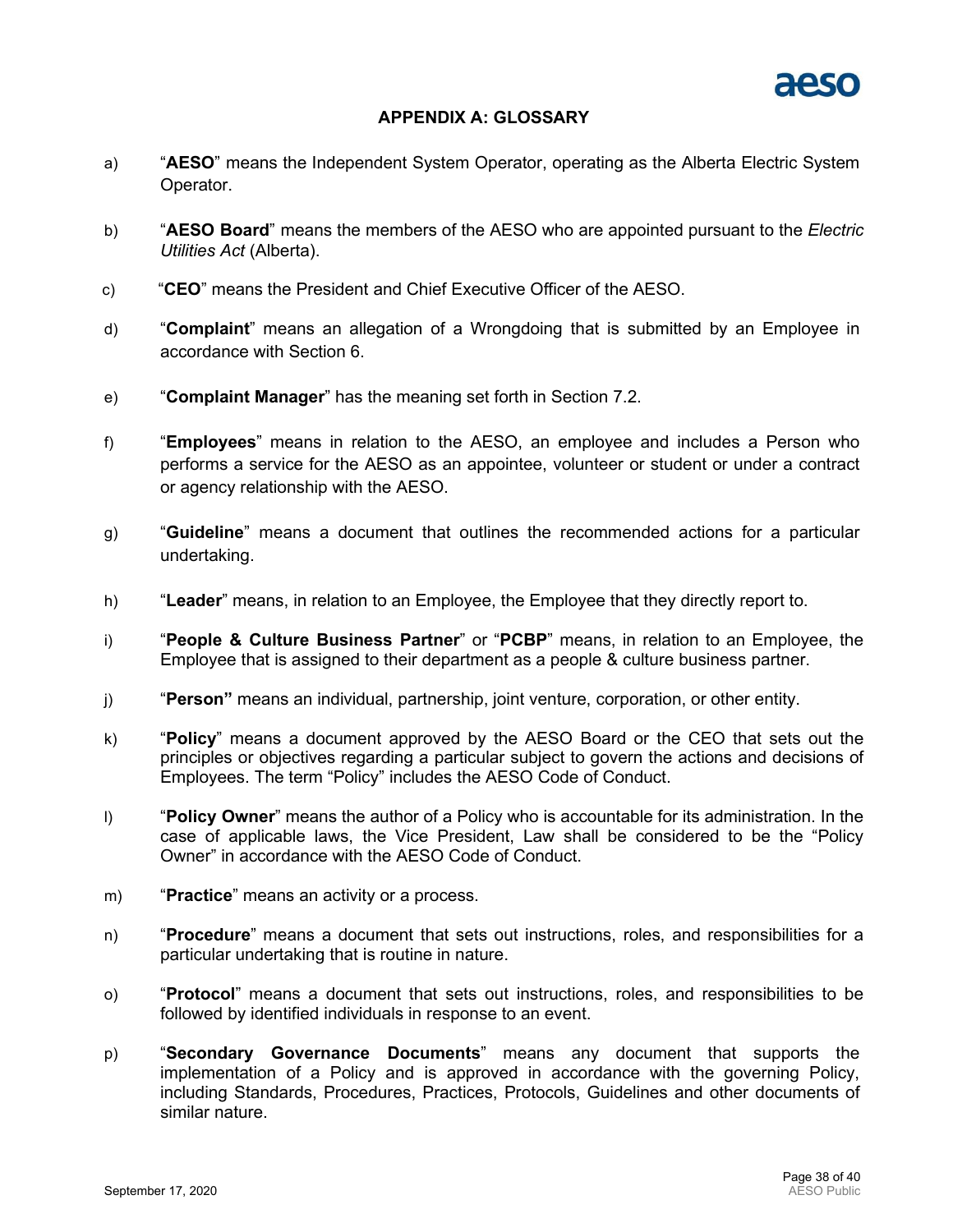

- q) "**Standard**" means a document that establishes the mandatory quantifiable or demonstrable measures for a particular undertaking.
- r) "**Vice President, Law**" means the Vice President, Law, General Counsel & Corporate Secretary of the AESO.
- s) "**Vice President, PCCE**" means the Vice President, People & Culture and Customer Experience.
- t) "**Wrongdoing**" means: (i) a contravention of a Policy or Secondary Governance Document; (ii) a contravention of applicable laws; (iii) a substantial and specific danger to the life, health, or safety of individuals, other than a danger that is inherent in the performance of the duties or functions of an Employee, or a substantial and specific danger to the environment; (iv) fraud or gross mismanagement, including an act or omission that is deliberate that shows a reckless or willful disregard for the proper management or performance of public funds or a public assets, the delivery of public services, or Employees.